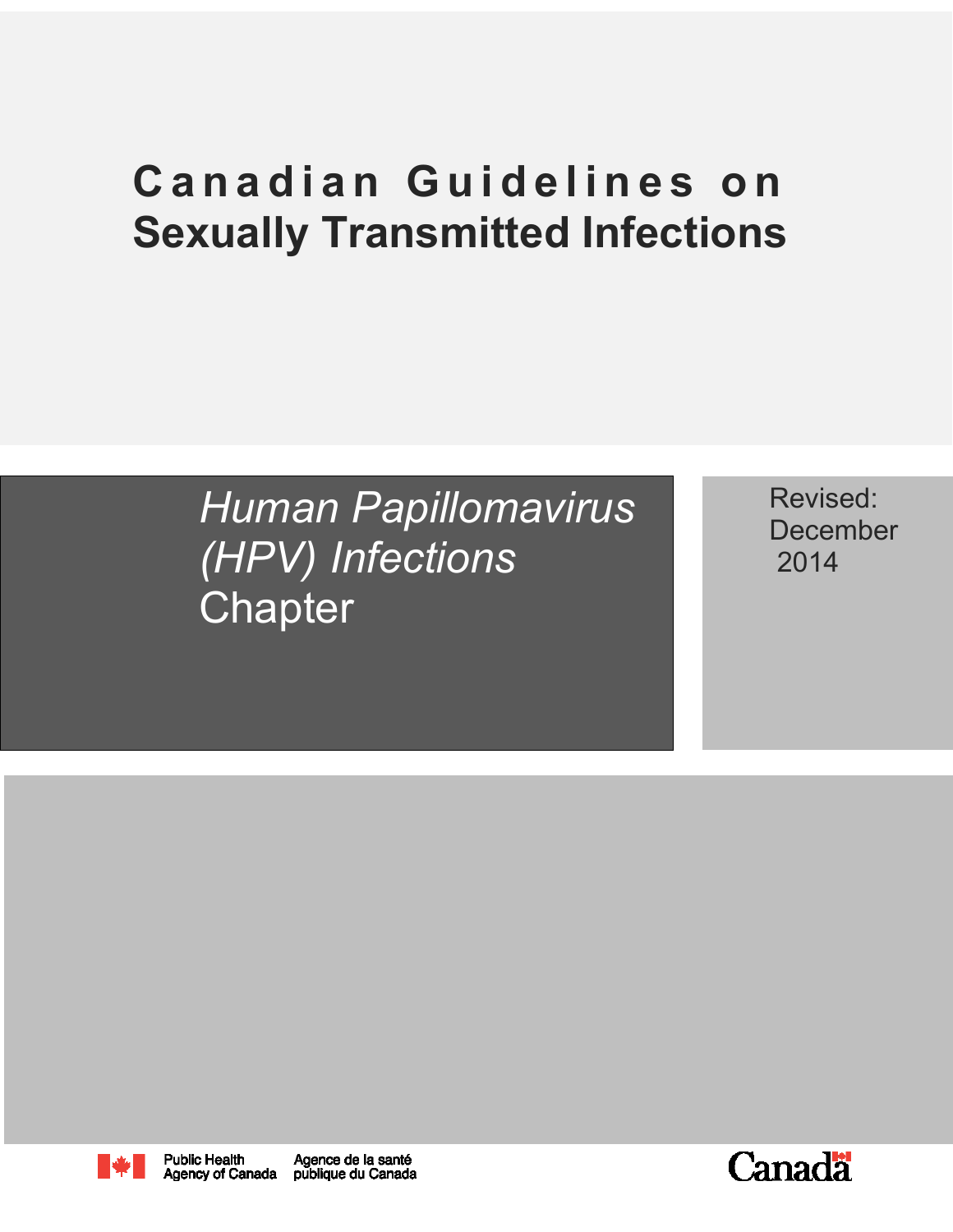#### **TO PROMOTE AND PROTECT THE HEALTH OF CANADIANS THROUGH LEADERSHIP, PARTNERSHIP, INNOVATION AND ACTION IN PUBLIC HEALTH.**

– Public Health Agency of Canada

Également disponible en français sous le titre : *Lignes directrices canadiennes sur les infections transmissibles sexuellement – Chapitre sur les infections au virus du papillome humain (VPH)*

To obtain additional information, please contact: Public Health Agency of Canada Address Locator 0900C2 Ottawa, ON K1A 0K9 Tel.: 613-957-2991 Toll free: 1-866-225-0709 Fax: 613-941-5366 TTY: 1-800-465-7735 E-mail: publications@hc-sc.gc.ca

This publication can be made available in alternative formats upon request.

© Her Majesty the Queen in Right of Canada, as represented by the Minister of Health, 2013

Publication date: September 2014

This publication may be reproduced for personal or internal use only without permission provided the source is fully acknowledged.

Cat.: HP40-1/2-2014E-PDF ISBN: 978-1-100-25190-5 Pub.: 140315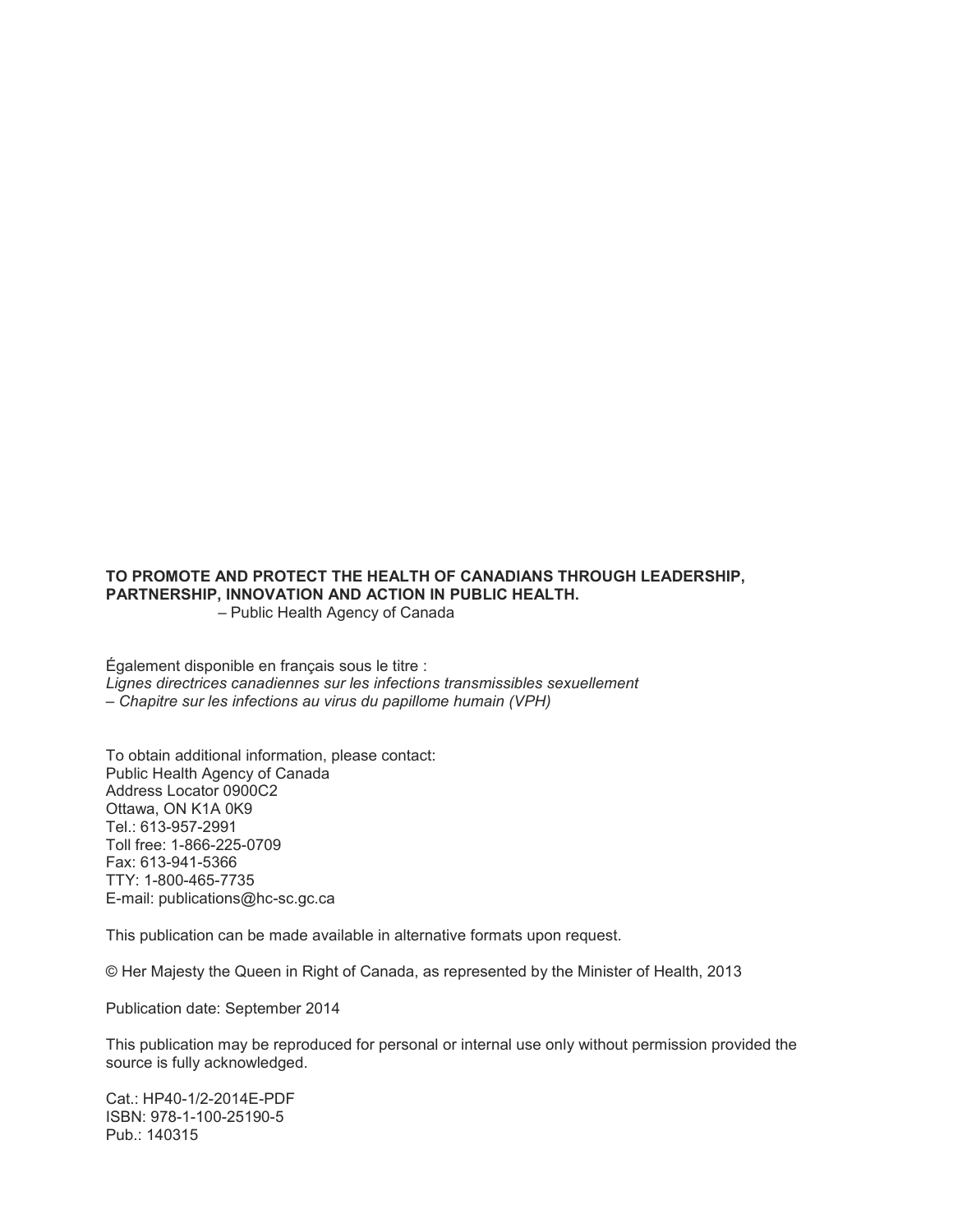## TABLE OF CONTENTS

| Management of subclinical lesions, anogenital warts, and cervical precancers, and cancers 9         |  |
|-----------------------------------------------------------------------------------------------------|--|
|                                                                                                     |  |
|                                                                                                     |  |
|                                                                                                     |  |
|                                                                                                     |  |
|                                                                                                     |  |
|                                                                                                     |  |
|                                                                                                     |  |
|                                                                                                     |  |
| Table 1: Patient-applied topical treatments for penile, perianal, perineal, pubic, scrotal, vulvar, |  |
|                                                                                                     |  |
| Clinician-applied topical and ablative treatments for external anogenital warts  14                 |  |
| Table 2. Clinician-applied topical and ablative treatments for penile, perineal, perianal, pubic,   |  |
|                                                                                                     |  |
| Clinician-applied topical and ablative treatments for internal anogenital warts  16                 |  |
|                                                                                                     |  |
|                                                                                                     |  |
|                                                                                                     |  |
|                                                                                                     |  |
|                                                                                                     |  |
|                                                                                                     |  |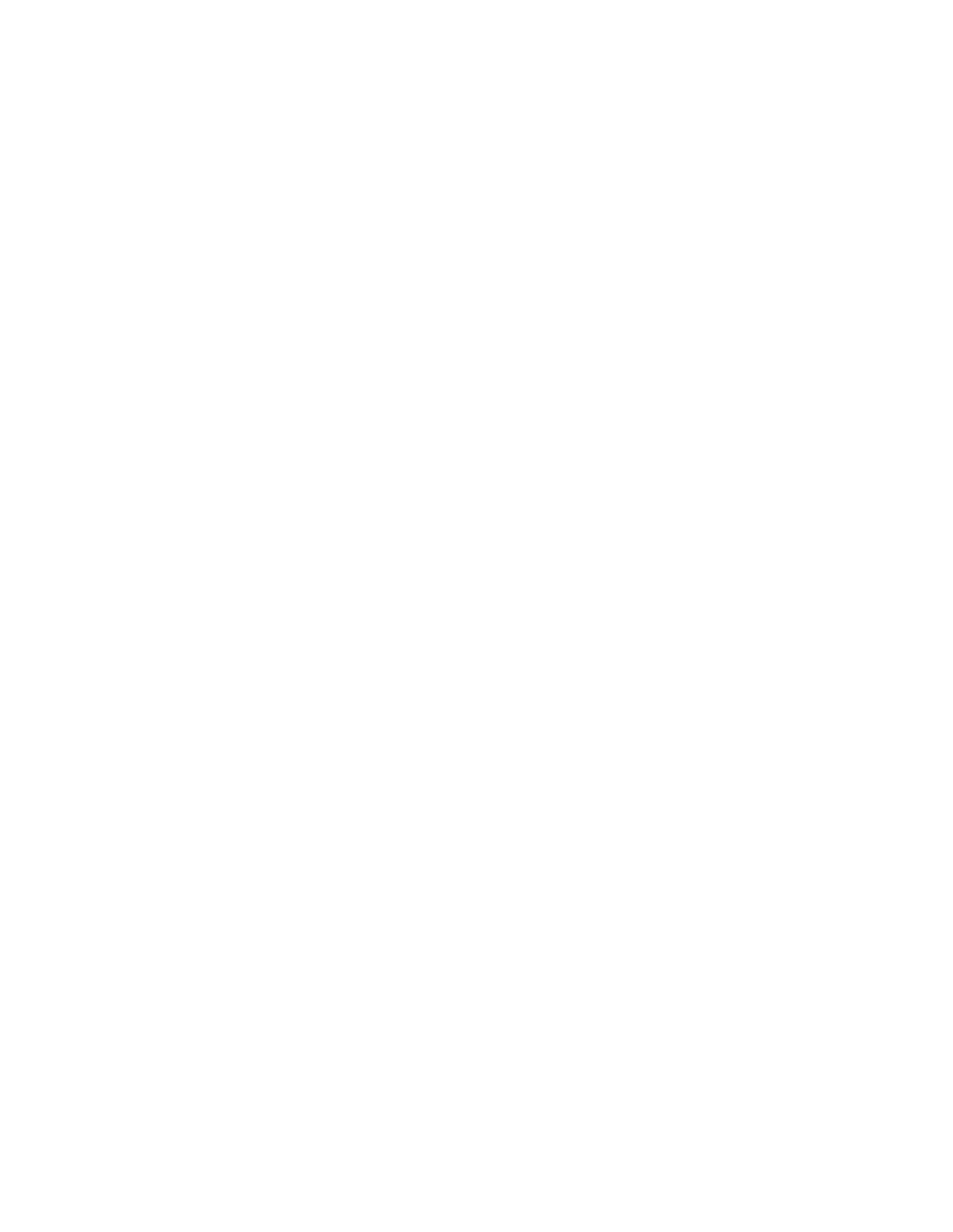## <span id="page-5-0"></span>A C K N O W L E D G M E N T S

### <span id="page-5-1"></span>**Lead authors**

**Marc Steben**, MD, CCFP, FCFP

**Margaret Gale-Rowe**, MD, MPH, DABPM

### <span id="page-5-2"></span>**Expert working group members**

**Joshua Bergman**, RN, BScN, MPH, Clinical Instructor, Alberta Health Services, Edmonton STI Clinic;

**Max Chernesky**, PhD, Professor Emeritus, McMaster University, St Joseph's Healthcare, Hamilton;

**William A. Fisher**, PhD, Distinguished Professor, Departments of Psychology and Obstetrics and Gynaecology, University of Western Ontario;

**Annie-Claude Labbé**, MD, FRCPC, Associate Professor, Department of Microbiology Infectious Diseases and Immunology, Faculty of Medicine, Université de Montréal; Department of Infectious Diseases and Medical Microbiology, Hôpital Maisonneuve-Rosemont;

**Tim T.Y. Lau**, PharmD, FCSHP, Pharmacotherapeutic Specialist, Infectious Diseases & Antimicrobial Stewardship, Pharmaceutical Sciences, Vancouver General Hospital; Clinical Associate Professor, Faculty of Pharmaceutical Sciences, University of British Columbia;

**Ed Lee**, MDCM, Medical Director, Hassle Free Clinic, Toronto;

**Richard Lester**, MD, FRCPC, Medical Head, Division of STI/HIV Control, BC Centre for Disease Control. Clinical Assistant Professor in the Division of Infectious Diseases, Department of Medicine, University of British Columbia;

**Irene Martin**, BSc, Head, Streptococcus and STI Unit, Bacteriology and Enterics Division, National Microbiology Laboratory, Public Health Agency of Canada;

**Gina Ogilvie**, MD, DrPH, Medical Director, Clinical Prevention Services, BCCDC; Associate Professor, Family Practice, Obstetrics & Gynecology, School of Population & Public Health, University of British Columbia;

**Ron Read**, MD, PhD, FRCPC, Associate Professor, Medicine, Microbiology and Infectious Diseases, University of Calgary; Consultant in Infectious Diseases, Provincial Medical Director, STI (South), STI Program, Alberta Health Services;

**Joan Robinson**, MD, FRCPC, Pediatric Infectious Diseases Physician, University of Alberta and Stollery Children`s Hospital;

**Barbara Romanowski**, MD, FRCPC, Clinical Professor of Medicine, Division of Infectious Diseases, Faculty of Medicine and Dentistry, University of Alberta;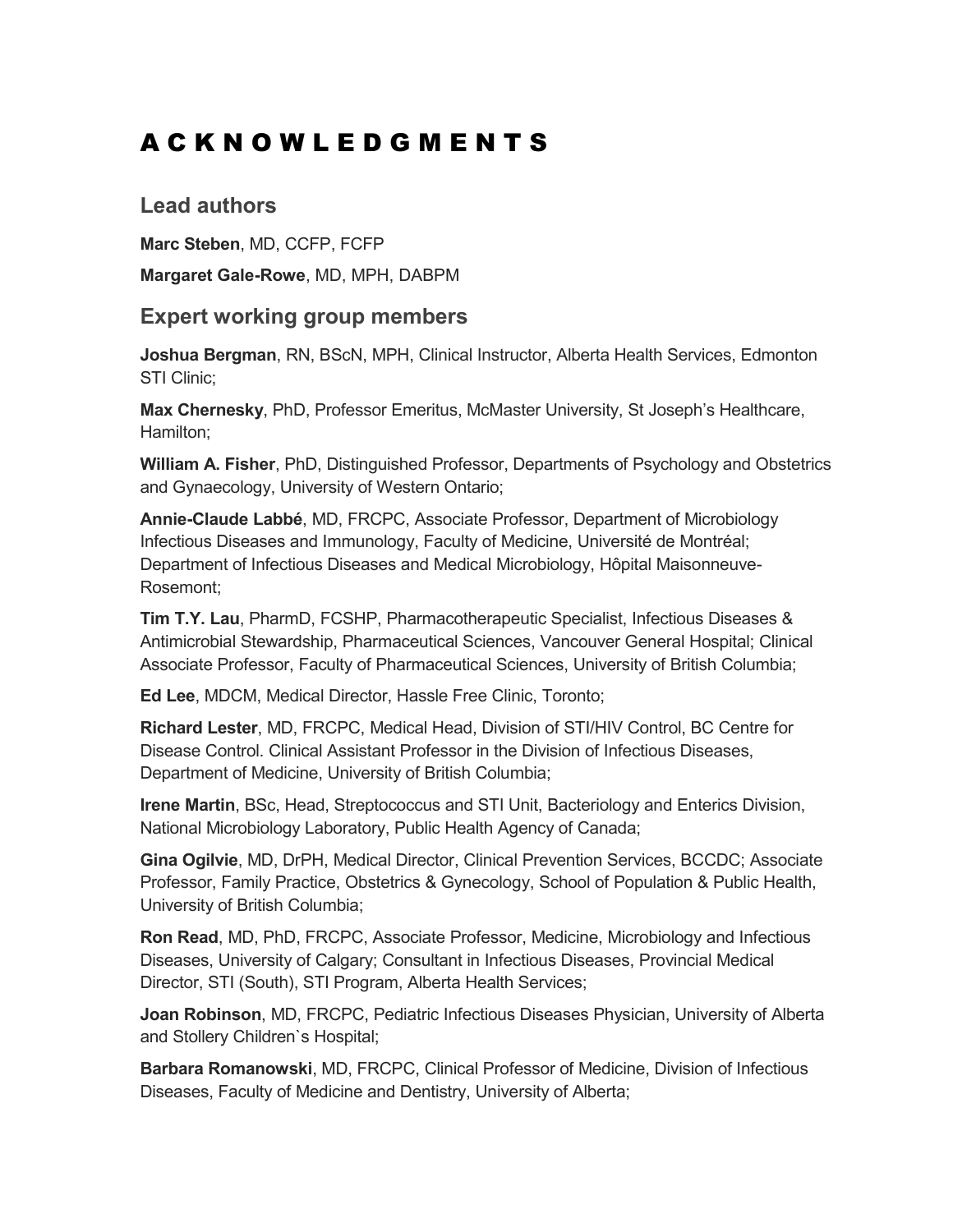**Ameeta Singh**, BMBS, MSc, FRCPC, Clinical Professor, Division of Infectious Diseases, Department of Medicine, University of Alberta; Medical Director, Alberta Health Services-STI Clinic, Provincial Medical Director, STI (North), Alberta Health Services;

**Marc Steben**, MD, CCFP, FCFP, Medical advisor, Sexually Transmitted Infections Unit, Institut national de santé publique du Québec; Medical director, Clinique A;

**Mark H. Yudin**, MD, MSc, FRCSC, Associate Professor, University of Toronto, Department of Obstetrics, Gynecology, and Reproductive Infectious Diseases, St. Michael's Hospital;

**Tom Wong**, MD, MPH, FRCPC, Director, Professional Guidelines and Public Health Practice, Centre for Communicable Diseases and Infection Control, Public Health Agency of Canada.

## <span id="page-6-0"></span>**External reviewers**

Health professionals with specialized expertise volunteered their time as external reviewers for this guideline chapter. The Agency and the Expert working group would like to thank those individuals for their valuable time and input.

## <span id="page-6-1"></span>**Centre for Communicable Diseases and Infection Control contributors**

### *Writing/editorial support:*

Louise Yazdani, RN, MA, Grad. Cert. PHRAM Margaret Gale-Rowe, MD, MPH, DABPM Cathy Latham-Carmanico, RN, BScN

#### *Project management and support:*

Manon Fiset Michele Sabourin, RN BScN Samara Lewis RN, BScN, MPH

#### *Research support:*

Alain Demers, PhD Simon Foley, MA Maria Sultan-Khan M Sc (c)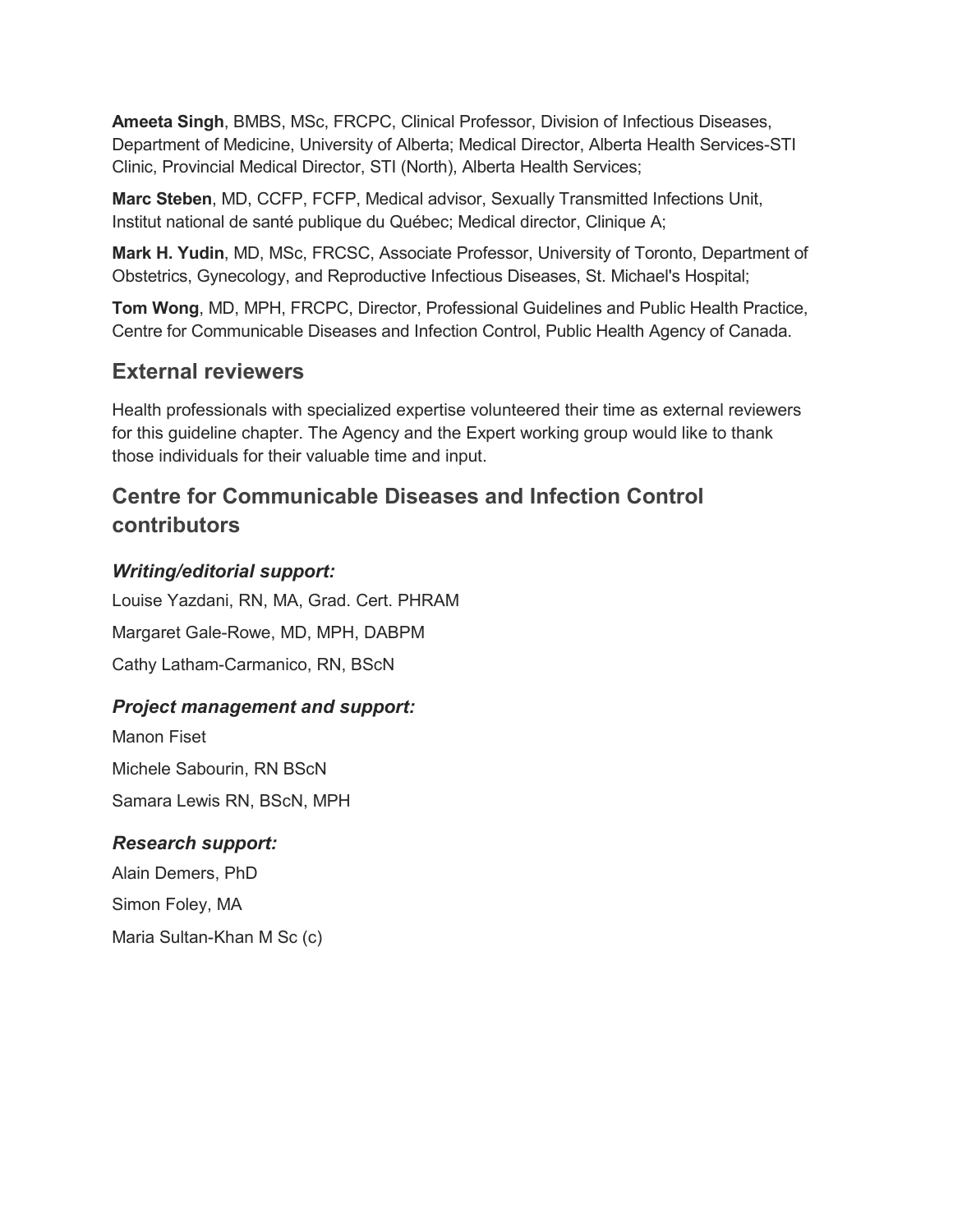**This document is intended to provide information to public health and clinical professionals and does not supersede any provincial/territorial legislative, regulatory, policy and practice requirements or professional guidelines that govern the practice of health professionals in their respective jurisdictions, whose recommendations may differ due to local epidemiology or context.**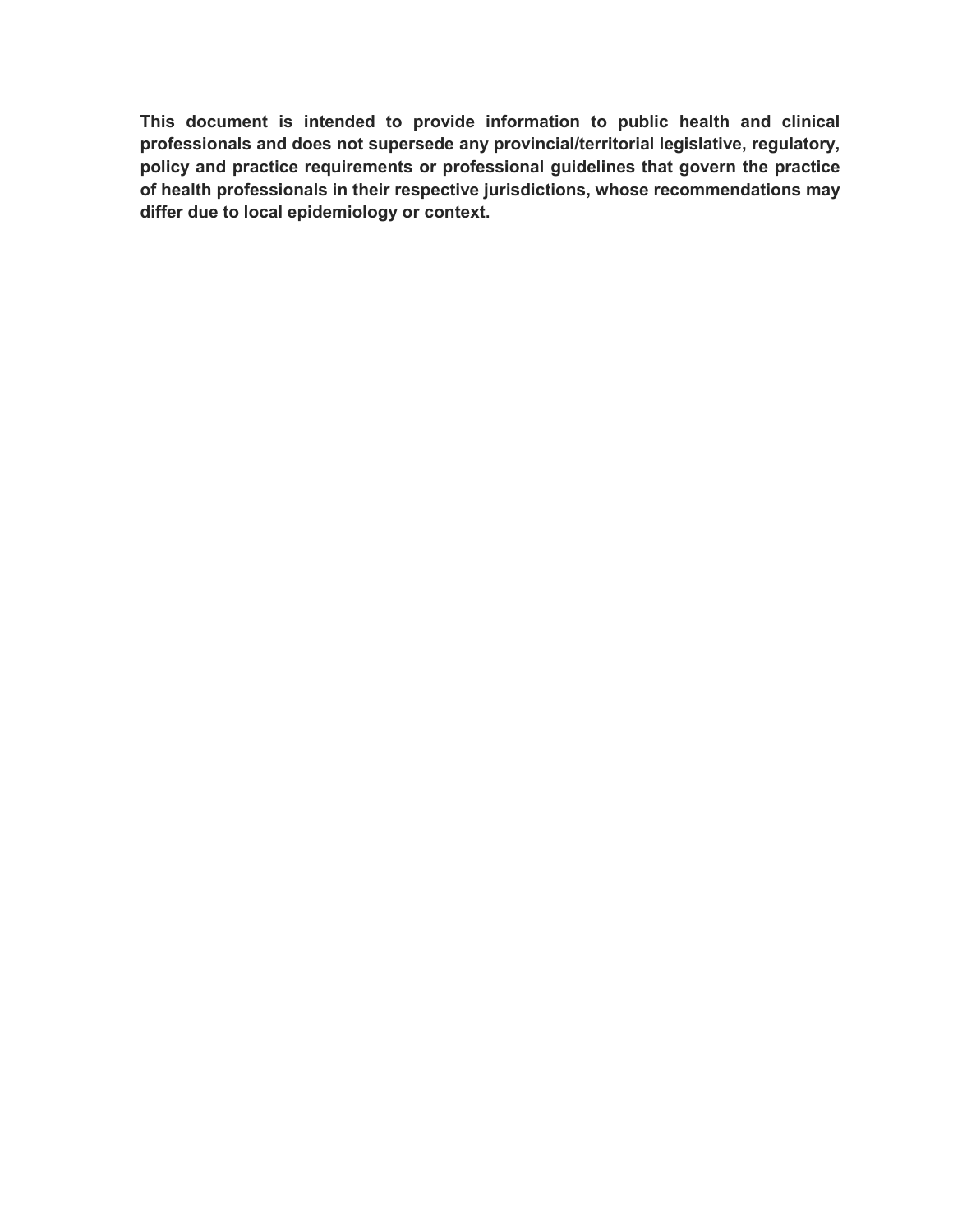## H U M A N P A P I L L O M A V I R U S ( H P V ) I N F E C T I O N S

This chapter covers the prevention and management of human papillomavirus (HPV) infection, with particular attention to infections of the anogenital tract and their sequelae such as anogenital warts (AGWs), precancers and cancers.

## <span id="page-8-0"></span>**Etiology**

- More than 40 types of HPV are known to infect the moist mucosa of the anogenital tract, the oral cavity, and the oropharynx. Other types infect the skin. $(1)$
- Persistent infection with one or more oncogenic, high-risk (HR) types may lead to precancerous or cancerous lesions of the cervix, vulva, vagina, penis, anus, oral cavity, oropharynx, and larynx.(2,3) For more information, refer to *Appendix A: HPV groups, types and related cancer risk*.
- Infection with low-risk (LR) types such as 6 and 11 is associated with low or no cancer risk.<sup>(2)</sup> but may lead to AGWs, low-grade squamous intraepithelial lesions (LSIL) of the cervix, and rare conditions such as recurrent respiratory papillomatosis (RRP).  $(4,5)$

## <span id="page-8-1"></span>**Epidemiology**

#### <span id="page-8-2"></span>*Transmission*

- HPV is readily transmissible between opposite and same sex partners through receptive and penetrative vaginal, anal and oral sex, and non-penetrative sex (digital-vaginal sex and skin-to-skin contact). $(1,6)$
- Vertical transmission is also possible, although mechanisms are not well understood.<sup> $(7,8)$ </sup>
- Infection with multiple types is common—particularly in those with AGWs.  $(5,9-15)$
- Infection with one HPV type does not appear to provide protection against infection with related HPV types.<sup>(12,15)</sup>

#### <span id="page-8-3"></span>*Rates*

- Globally, infections with HPV are common in both sexes.<sup>(16-22)</sup> Consequently, AGWs, and HPV-related precancers and cancers are significant public health problems.
- Prevalence in females is usually highest in those aged less than 25 years; $(23-25)$ prevalence in males is high at all ages. $(26)$
- The estimated lifetime risk of infection is about  $75\%$ .<sup>(27)</sup>
- In Canada, infections with HPV are also common, although prevalence may vary by subpopulation: meta-analysis suggests that HR HPV prevalence is higher in socially disadvantaged females such as those living in low income housing, inner city settings, or Aboriginal communities.<sup>(28)</sup>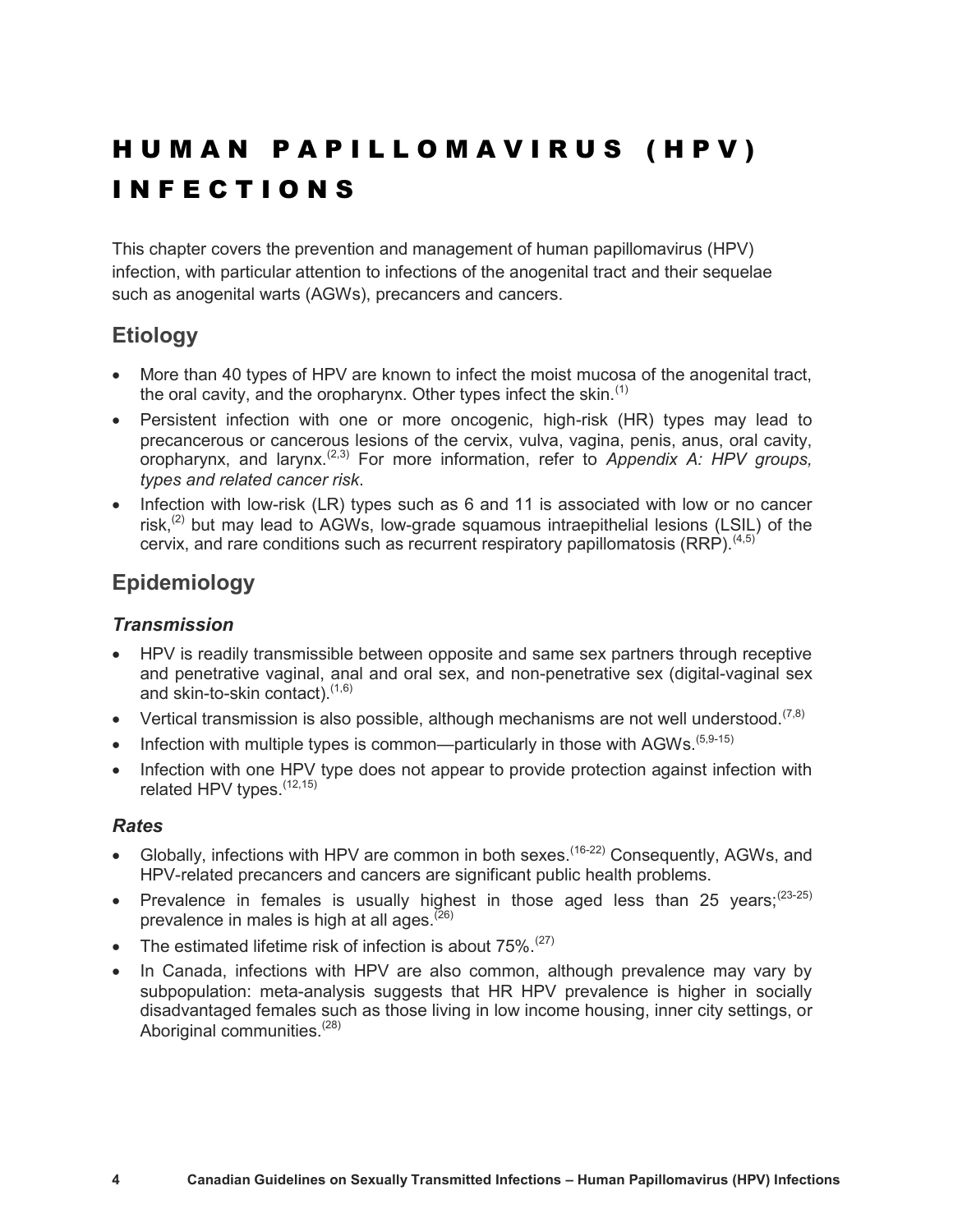- In recent years, HPV frequency appears to have decreased in countries where HPV immunization programs for females have been introduced. For example,
	- in Australia and England, the prevalence of HR HPV types 16 and 18 decreased in young females;<sup>(29,30)</sub></sup>
	- in the U.S., the prevalence of LR and HR vaccine types 6, 11, 16 and 18 decreased in young females: (31)
	- in Australia, Denmark, England, Germany, New Zealand and Sweden, the incidence of AGWs in females decreased significantly following introduction of a quadrivalent vaccine $\cdot$ <sup>(32-37)</sup> and
	- in Australia, the incidence of AGWs among males and the odds of cervical abnormalities in women also decreased. $(32)$
- For more information, refer to *Appendix B: HPV incidence and prevalence*.

#### <span id="page-9-0"></span>*Risk Factors*

#### <span id="page-9-1"></span>**Risk factors for infection with HPV**

- Sexual behaviour:
	- the main determinant of infection,<sup> $(13,38)$ </sup> evidenced by high (41%) HPV type concordance between new sexual partners;<sup>(39)</sup>
	- commencement of sexual activity itself (sexual debut),<sup>(40)</sup> acquisition of a new sexual partner,<sup>(39)</sup> higher number of recent sexual partners<sup>(41,42)</sup> and higher number of lifetime sexual partners<sup>(41)</sup> particularly significant.
- Age less than 25 years (in females only), although all ages are affected.<sup>(23-25)</sup>
- **Co-infection with HIV**: associated with higher rates of cervical infection in HIV positive women,<sup>(1)</sup> and anal infection in HIV positive men who have sex with men (MSM)<sup> $(1,43)$ </sup>
- **Smoking**: associated with increased prevalence of HPV,<sup>(44)</sup> and the development of  $AGWs<sup>(25,38)</sup>$

#### <span id="page-9-2"></span>**Risk factors for anogenital warts**

- **Same as for HPV infection PLUS**
- **Infection with LR HPV type 6 or 11**<sup> $(4,5)$ </sup>
- Male gender<sup>(21,45)</sup>
- **•** Unprotected intercourse<sup>(25)</sup>
- History of other sexually transmitted infections (STIs)<sup>(25)</sup>
- **•** Use of oral contraceptives<sup>(25)</sup>

#### <span id="page-9-3"></span>**Risk factors for HPV-related precancers**

- **History of AGWs**: associated with an increased risk of cervical intraepithelial neoplasia  $(CIN)$   $2/3^{(46)}$
- **Receptive anal intercourse**: associated with an increased risk of anal intraepithelial lesions (AIN) in HIV positive men<sup> $(47)$ </sup>
- Co-infection with HIV: associated with higher rates of  $CIN^{(1)}$  and  $AlN^{(1,43)}$
- **Smoking**: considered a co-factor in the development of CIN<sup>(1)</sup>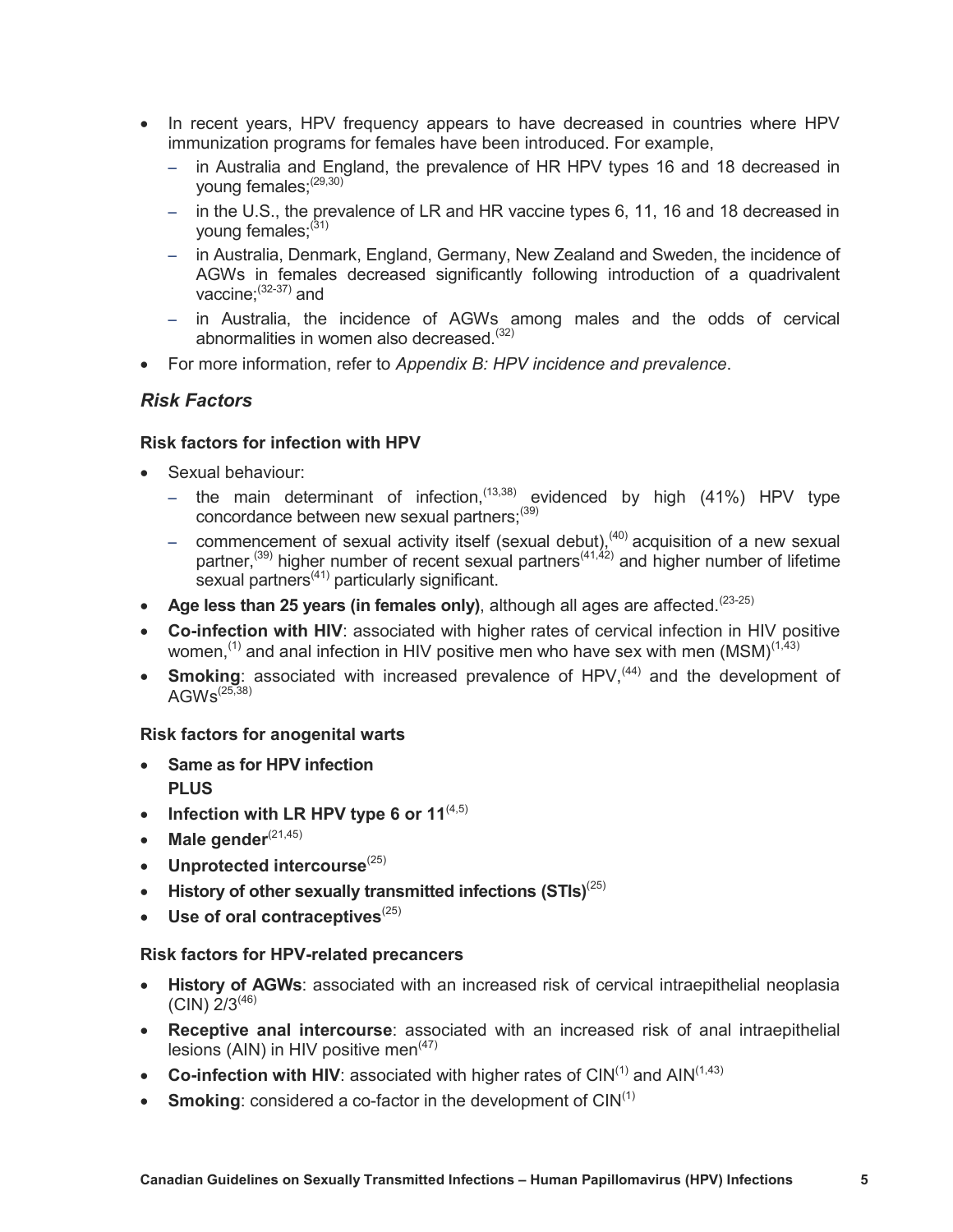#### <span id="page-10-0"></span>**Risk factors for HPV-related cancer**

- **Persistent infection with HR HPV type**:
	- Type 16 linked to more than 1/2 of cervical cancer cases and type 18 to almost 1/5 of  $cases^{(48)}$
	- Types 16, 18, 45, 31, 33, 52, 58 and 35 collectively linked to 9/10 of cervical cancers  $cases<sup>(48)</sup>$
	- Types 16 and 18 also linked to other cancers of the anogenital tract, oral cavity, and oropharyn $x^{(1)}$
- **Infection by site**:
	- association between infection with HPV and almost all cervical cancers and anal cancers, 2/3 of vaginal cancers, 1/3 or more of penile cancers, and 1/3 or more of oropharyngeal squamous cell carcinomas<sup>(49-51)</sup>
	- increasing association between HPV infection and oropharyngeal, including tonsillar, cancers<sup> $(5\bar{2},53)$ </sup>
- **Co-infection with HIV**: associated with higher rates of cervical, anal, vulvar, vaginal and penile cancers <sup>(1,54)</sup>—with anal cancer being particularly high among HIV positive  $MSM<sup>(55)</sup>$
- **Smoking**: considered a co-factor in the development of cervical cancer<sup>(1)</sup>
- **History of HPV-related cervical, vulvar or anal cancer**: associated with an increased risk of a second, primary anogenital or head and neck cancer<sup>(56-58)</sup>
- **Other**:
	- Between 1994 and 2000, rates of HPV-associated anal cancer similar for women and men in the U.S. (slightly more than 2 per 100,000 in both women and men)<sup> $(55)$ </sup>
	- $-$  Oral contraceptive/cervical cancer relationship inconclusive<sup>(1)</sup>

For more information concerning the epidemiology of HPV, refer to the **Epidemiology** section of the National Advisory Committee on Immunization (NACI) 2012 *[Update on](http://www.phac-aspc.gc.ca/publicat/ccdr-rmtc/12vol38/acs-dcc-1/index-eng.php#a3)  [Human Papillomavirus \(HPV\) Vaccines](http://www.phac-aspc.gc.ca/publicat/ccdr-rmtc/12vol38/acs-dcc-1/index-eng.php#a3)*.

## <span id="page-10-1"></span>**Prevention**

#### <span id="page-10-2"></span>*Immunization against HPV*

*Immunization is* recommended for females and males of certain ages, whether or not they have previously been diagnosed with HPV-related disease. Refer to the *[Canadian](http://www.phac-aspc.gc.ca/publicat/cig-gci/index-eng.php)  [Immunization Guide](http://www.phac-aspc.gc.ca/publicat/cig-gci/index-eng.php) and provincial/territorial immunization guidelines (the webpage Publicly [Funded Immunization Programs in Canada](http://www.phac-aspc.gc.ca/im/ptimprog-progimpt/table-1-eng.php)—Routine Schedule for Infants and Children including [Special Programs and Catch-up Programs](http://www.phac-aspc.gc.ca/im/ptimprog-progimpt/table-1-eng.php)* contains summary information about provincial/territorial immunization programs).

#### <span id="page-10-3"></span>*Male condom use*

- Consistent male condom use is recommended for those with AGWs, having a partner with AGWs, or engaging in any sexual activity with new sexual partners because it may reduce the risk of:
	- $-$  cervical and vulvovaginal HPV infections in women,  $(59,60)$
	- $-$  anal HPV infections in men.<sup>(61)</sup>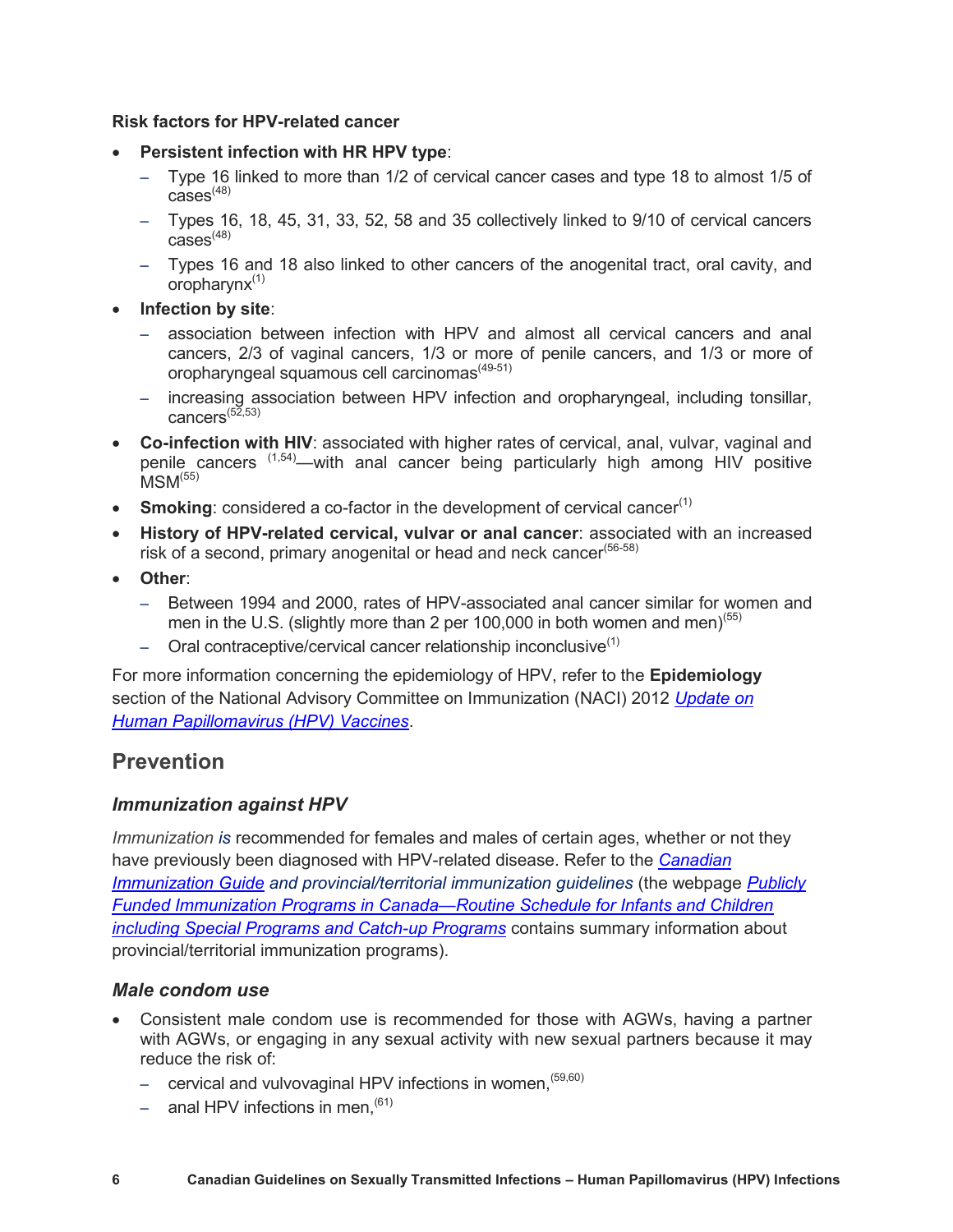- $-$  AGWs in men and women,  $^{(62)}$  and
- CIN2, CIN 3, and invasive cervical cancer in women.  $(62)$

#### <span id="page-11-0"></span>*Cancer screening*

- For information about cervical cancer screening, refer to the *Laboratory diagnosis of precancers and cancers* section.
- For information about anal cancer screening, refer to *Appendix E: Screening for anal cancer*.

#### <span id="page-11-1"></span>*Prevention counselling*

*(counselling for individuals with no visible lesions or other signs of HPV-related disease)*

- Inform them that HPV is common and readily transmissible through penetrative and nonpenetrative sexual activity; and that infected individuals may be asymptomatic.
- Provide them with information about risk factors (refer to the **Epidemiology** section), and risk reduction through immunization, consistent male condom use, cancer screening, regular self-examination of the anogenital area for wart-like lesions, and other behavioural change.
- Advise them to seek medical attention if wart-like lesions are found.

### <span id="page-11-2"></span>**Manifestations and Major Sequelae**

#### <span id="page-11-3"></span>*Infections with HPV*

- Signs and symptoms: usually asymptomatic; normal Pap test (in women).<sup>(16)</sup>
- **Clearance**
	- usually clear without sequelae:  $(25)$
	- overall time to clearance of both HR and LR types may be similar in women and men (8 months in women<sup>(42)</sup> and 71/2 months in men<sup>(26)</sup>);
	- HR types (particularly 16) tend to persist longer than LR types<sup>(63)</sup>—especially in women $(64)$
- **Recurrence**: frequently reappear, whether due to re-activation of latent or undetectable virus, or re-infection.

#### <span id="page-11-4"></span>*Anogenital warts*

- **Incubation Period**: 3 weeks to 8 months.<sup>(25)</sup>
- **Appearance**:
	- multiple, asymmetrical, polymorphic exophytic fronds or growths on anogenital skin and/or mucous membranes that can vary in appearance from papular to cauliflowerlike;
	- may fluctuate in size and number, or regress. For example, AGWs tend to increase in size and number during pregnancy, then to resolve spontaneously after delivery. (65-67)
- **Symptoms**: occasionally cause pruritus, local discharge and bleeding.<sup>(68)</sup>
- **Clearance**: 10%-30% spontaneous clearance over 3 months;<sup>(69)</sup> median time to clearance 6 months. $(70)$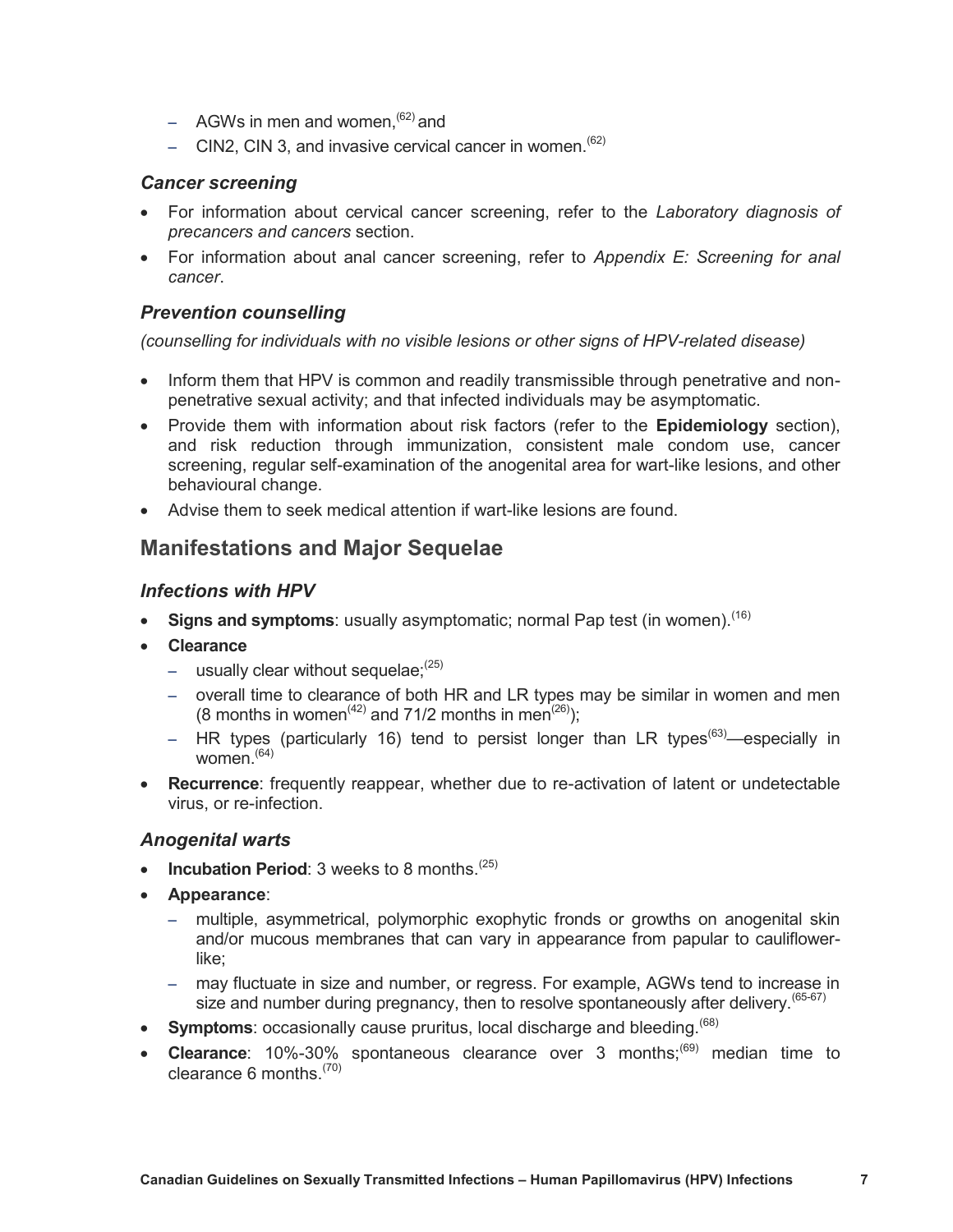- **Recurrence**: common.(25,71) For information about recurrence following treatment, refer to the *Treatment of anogenital warts* section.
- **Sequelae**:
	- No effect on fertility.
	- Little impact on labour and delivery, unless they are obstructing the birth canal and may bleed excessively.<sup>(65)</sup>
	- Psychosexual sequelae common, including fear of recurrence, transmission and development of cancer;(72) as well as depression, sexual dysfunction and disruption of long-term relationships.<sup>(19,73)</sup>

#### <span id="page-12-0"></span>*Other LR HPV 6- and 11-associated lesions*

Refer to *Appendix C*.

#### <span id="page-12-1"></span>*HPV-related precancers and cancers*

 For information about signs and symptoms, clearance rates and progression rates, refer to *Appendix D*.

## <span id="page-12-2"></span>**Physical Examination, Specimen Collection and Laboratory Diagnosis**

#### <span id="page-12-3"></span>*Physical examination and specimen collection*

- Physical examination should include:
	- visual inspection of the external genitalia for wart-like lesions (the usual means of diagnosis of AGWs), precancers and cancers;
	- speculum examination of the vagina and cervix of women for wart-like lesions, precancers and cancers; and to obtain sample for Pap test;
	- digital anal examination for HIV positive individuals with perianal warts (recommended), given that the likelihood of intra-anal warts or neoplasia is high;
	- urethroscopy for those with urinary flow problems that may be the result of AGWs in the distal urethra or urethral meatus.
- Currently, there is no consensus about the use of anal Pap and high resolution anoscopy for screening those at increased risk of anal cancer (HIV positive and other immunosuppressed individuals; MSM; women with a history of anal intercourse and/or other HPV-related anogenital malignancies; and possibly, individuals with a history of  $AGWs)$ .  $(55)$
- However, some experts suggest that those at increased risk may benefit from screening. For more information, refer to *Appendix E: Screening for anal cancer*.

#### <span id="page-12-4"></span>*Laboratory diagnosis of anogenital warts*

 HPV nucleic acid testing is not recommended because results would not change management.

#### <span id="page-12-5"></span>*Laboratory diagnosis of precancers and cancers*

- Two screening approaches to cervical cancer prevention currently exist:
	- Pap testing, which identifies HPV-related cytological abnormalities; and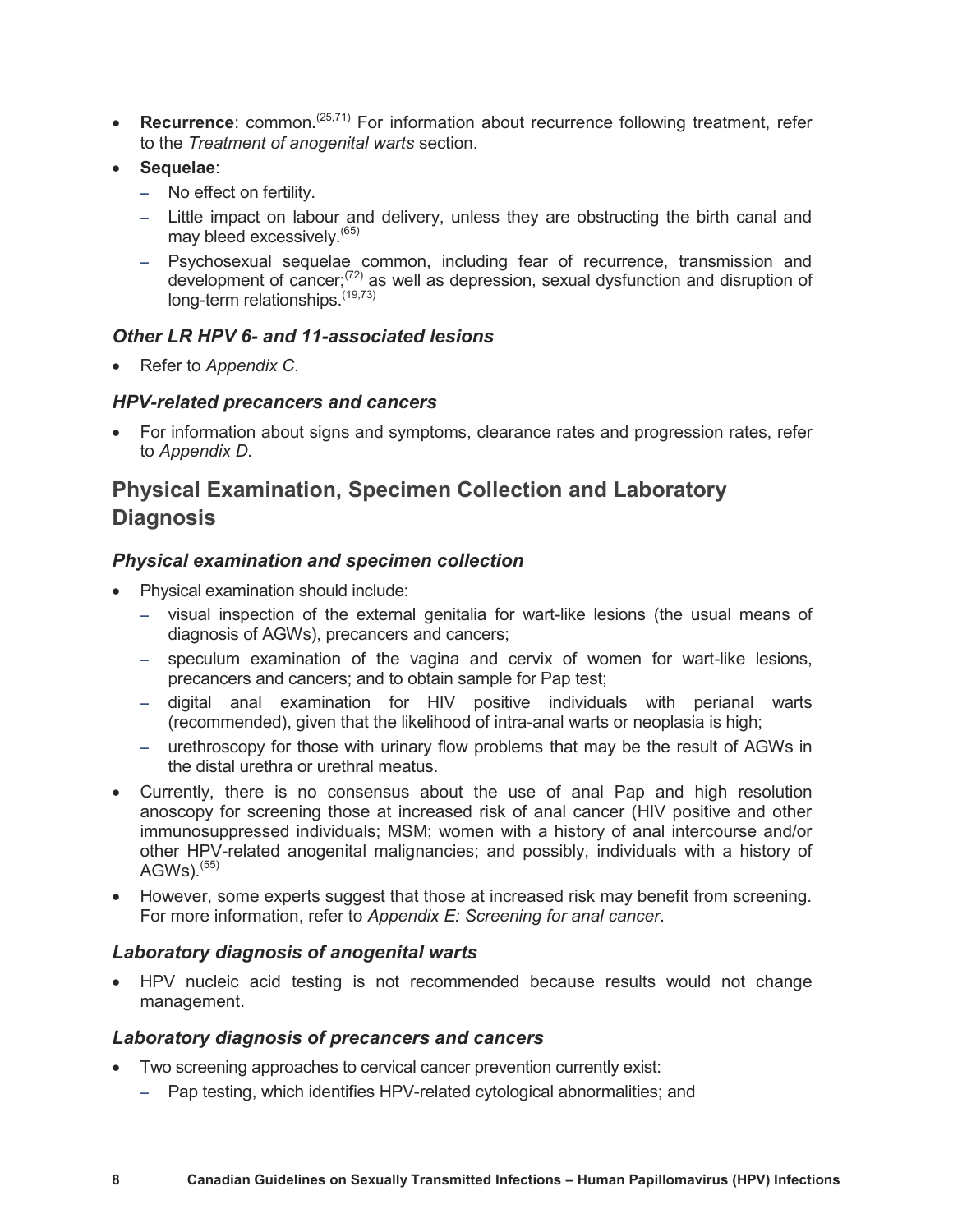- HPV nucleic acid testing, which identifies infection with HPV, whether or not cytological changes are evident. Check provincial/territorial screening guidelines for province/territory-specific screening recommendations.
- For information about anal cancer screening, refer to *Appendix E*.
- **Cervical cytology**:
	- Refer to the Canadian Task Force on Preventive Health Care 2013 *[Recommendations](http://canadiantaskforce.ca/ctfphc-guidelines/2013-cervical-cancer/)  [on Screening for Cervical Cancer](http://canadiantaskforce.ca/ctfphc-guidelines/2013-cervical-cancer/)*; and to provincial/territorial guidelines.
	- For information concerning provincial/territorial online resources about organized cancer screening programs, refer to *[Population Based Cancer Screening Programs](http://www.cancerview.ca/cv/portal/Home/PreventionAndScreening/PSPatientsAndFamilies/ScreeningAndEarlyDiagnosis/ScreeningProgramsAcrossCanada?_afrLoop=316608574745000&lang=en&_afrWindowMode=0&_adf.ctrl-state=1dbmsqm4aj_90)  [across Canada](http://www.cancerview.ca/cv/portal/Home/PreventionAndScreening/PSPatientsAndFamilies/ScreeningAndEarlyDiagnosis/ScreeningProgramsAcrossCanada?_afrLoop=316608574745000&lang=en&_afrWindowMode=0&_adf.ctrl-state=1dbmsqm4aj_90)*.
	- Note that provincial/territorial recommendations regarding the approach to testing, testing intervals, follow-up, and stop ages may differ from those of the task force.
	- For additional information about cervical cytology, refer to *Appendix F.*
	- Colposcopy referral recommendations vary by province or territory. Therefore, refer to provincial/territorial guidelines for information.

#### **HPV nucleic acid testing**:

- HPV nucleic acid testing is more sensitive than cytology but less specific,  $(74,75)$  given that it can detect HPV DNA or RNA prior to the development of and in the presence of cytological abnormalities. It may therefore be a better predictor of potentially-serious HPV-related disease than cytology.
- In the U.S., co-testing (concurrent use of HPV nucleic acid and Pap tests) for women aged 30 or more is approved.
- In Canada, recommendations for testing can be found in the Canadian Task Force on Preventive Health Care 2013 *[Recommendations on Screening for Cervical Cancer](http://canadiantaskforce.ca/ctfphc-guidelines/2013-cervical-cancer/)* and in province and territorial guidelines.
- For a list of nucleic acid tests licensed for sale in Canada by Health Canada, refer to the *[Medical Devices Active Licence Listing \(MDALL\)](http://www.hc-sc.gc.ca/dhp-mps/md-im/licen/mdlic-eng.php)*. Currently, the MDALL includes two DNA tests for HR HPV types in cervical samples, one DNA test for both HR and LR types, and two RNA tests for HR types. No nucleic acid tests for LR types only are licensed for sale in Canada.
- For information about collection devices, and containers for storage and transport of specimens, refer to package inserts, or contact your local or provincial/territorial reference laboratory.
- **Histology**:
	- Colposcopy-directed cervical biopsy provides histological evidence to guide treatment.

#### <span id="page-13-0"></span>**Management**

#### <span id="page-13-1"></span>*Management of subclinical lesions, anogenital warts, and cervical precancers, and cancers*

- **Subclinical lesions**: treatment is not recommended.<sup>(65)</sup>
- **AGWs**:
	- The goal is symptom relief.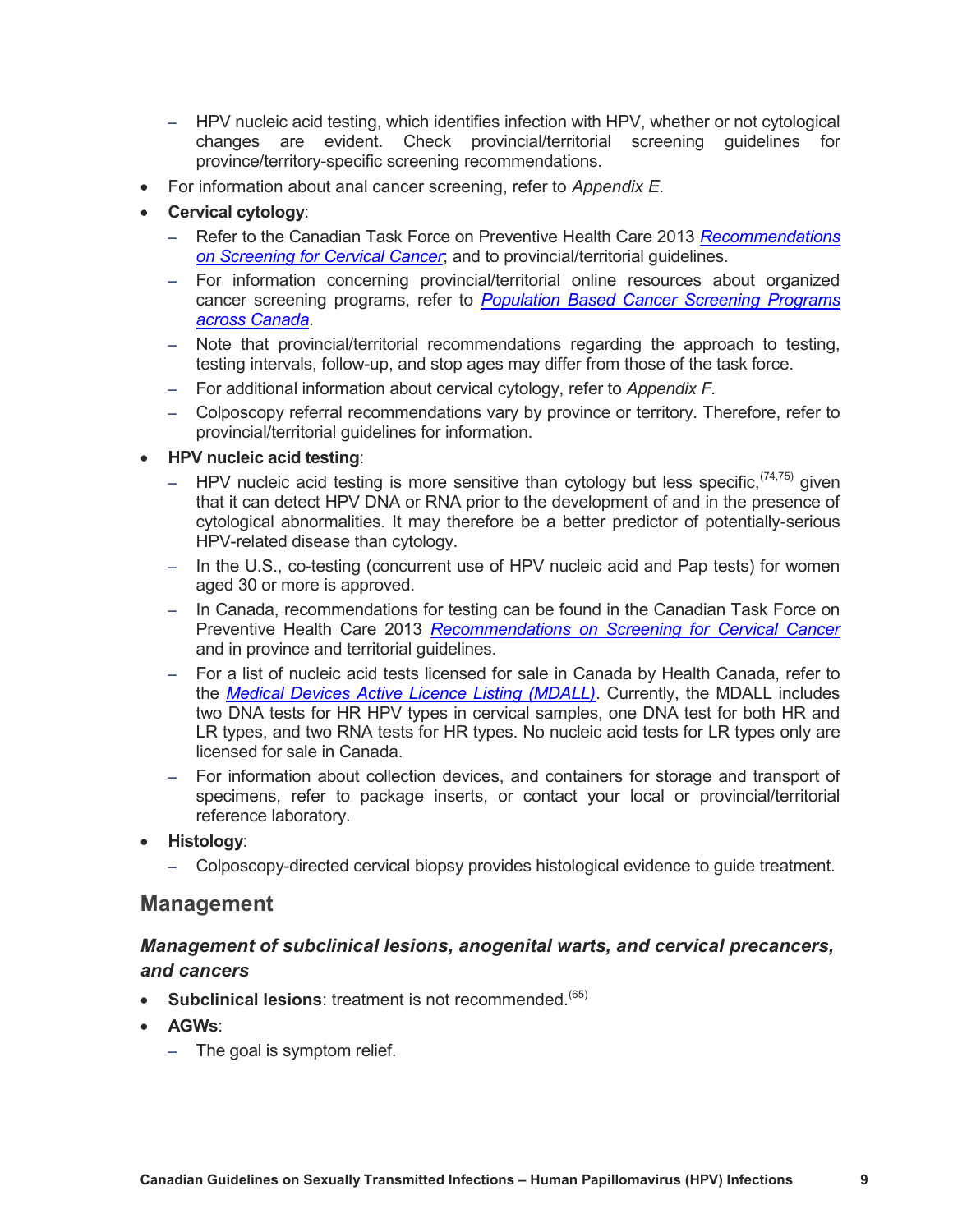- Foregoing treatment (an *expectant* approach) may be an acceptable option for some patients, given that AGWs may resolve spontaneously, and that treatment prevents neither transmission nor recurrence.
- Topical treatment of AGWs located in moist, occluded areas may be more effective than treatment of partly keratinized areas such as the penile shaft.  $(65,76)$
- Treatments may be patient- (self) or clinician-applied. The choice of treatment should be guided by:
	- patient preference,
	- **a** availability of resources,
	- cost.
	- **EXPLOSED EXPERIENCE,**
	- size, shape, number and site of lesions,
	- convenience, and
	- potential adverse effects.  $(65)$
- Although self-applied treatments in the privacy of the home may be preferred by some, clinicians should consider whether patients can be expected to
	- **•** comply with the regimen;
	- be able to identify and reach all of their lesions.
- **Cervical precancers and cancers**:
	- Refer to *Appendices G* and *H*.

#### <span id="page-14-0"></span>*Considerations for other sexually transmitted infections*

- Testing for chlamydia, gonorrhea, HIV and syphilis may be considered, depending on risk factors and history of sexual contact. Refer to the *[Primary Care and Sexually](http://www.phac-aspc.gc.ca/std-mts/sti-its/cgsti-ldcits/section-2-eng.php)  [Transmitted Infections](http://www.phac-aspc.gc.ca/std-mts/sti-its/cgsti-ldcits/section-2-eng.php)* chapter for information about STI screening.
- Immunization against hepatitis B is recommended. For more information, refer to the *[Canadian Immunization Guide](http://www.phac-aspc.gc.ca/publicat/cig-gci/p04-hepb-eng.php)*.
- For HIV positive individuals, consider shared follow-up with an experienced colleague, given:
	- increased risk of HPV infection, CIN, AIN, and HPV-related cancers:<sup>(1,43,55,77)</sup>
	- counselling needs.

#### <span id="page-14-1"></span>*Considerations in children*

- For information about immunization against HPV, refer to the *[Canadian Immunization](http://www.phac-aspc.gc.ca/publicat/cig-gci/index-eng.php)  [Guide](http://www.phac-aspc.gc.ca/publicat/cig-gci/index-eng.php)* and to provincial/territorial immunization guidelines (for summary information about provincial/territorial immunization programs, refer to *[Publicly Funded Immunization](http://www.phac-aspc.gc.ca/im/ptimprog-progimpt/table-1-eng.php)  Programs in Canada – [Routine Schedule for Infants and Children including special](http://www.phac-aspc.gc.ca/im/ptimprog-progimpt/table-1-eng.php)  [programs and catch-up programs\)](http://www.phac-aspc.gc.ca/im/ptimprog-progimpt/table-1-eng.php).*
- **In children aged over 18 months (and particularly aged over 2 years) who have AGWs, consider:**
	- **sexual abuse rather than vertical transmission as a possible cause**; refer to the *[Sexual Abuse in Peripubertal and Prepubertal Children](http://www.phac-aspc.gc.ca/std-mts/sti-its/cgsti-ldcits/section-6-5-eng.php)* chapter;
	- referral to a colleague with expertise in this area since management (which includes management of the psychological aspects) can be challenging;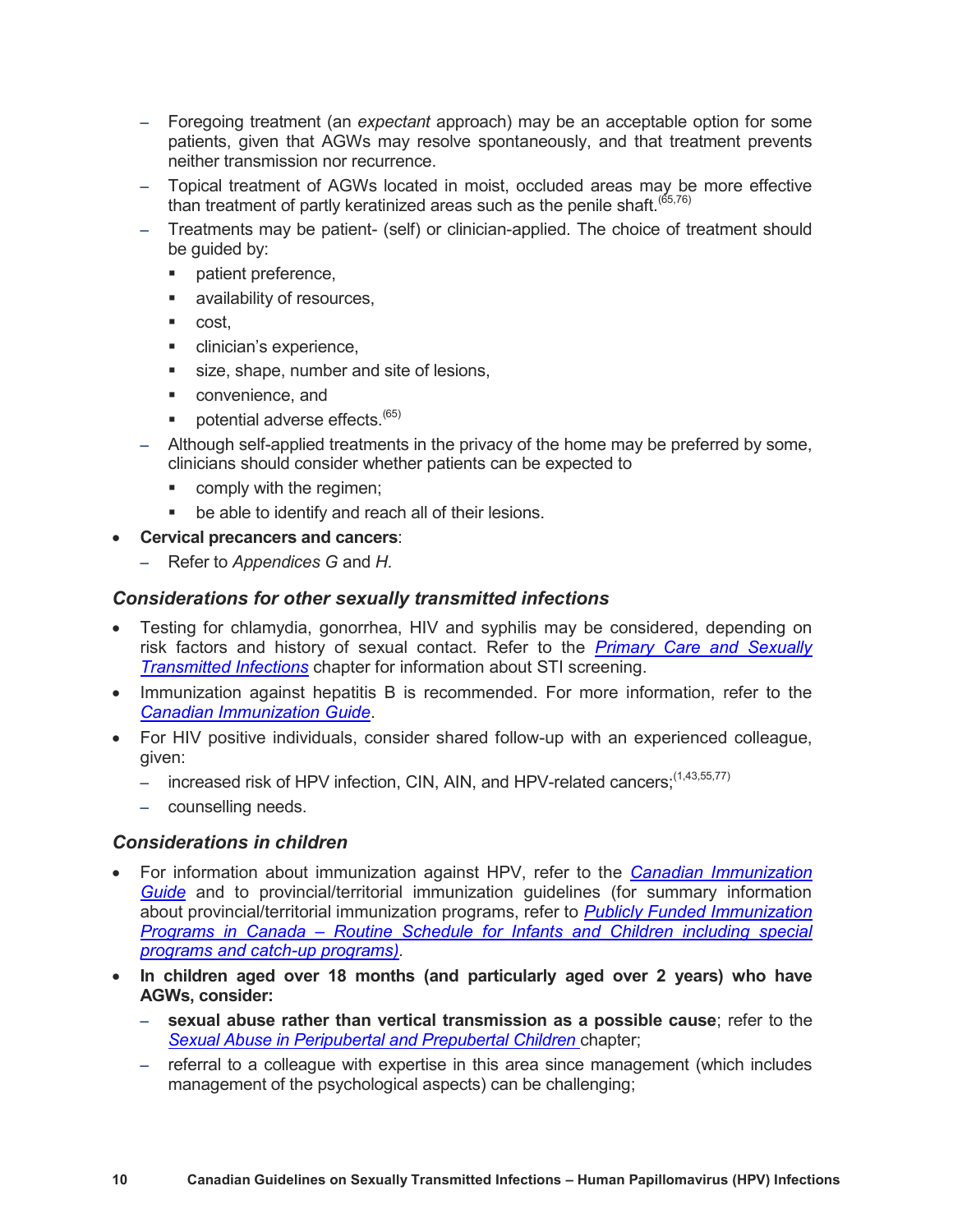- treatment-specific considerations and contraindications described in the **Treatment**  section.
- Once lesions have cleared, further treatment is not needed.

#### <span id="page-15-0"></span>*Considerations in pregnant and breastfeeding women*

- Collect specimen for Pap testing at the first antenatal visit if Pap testing is due or overdue. For more information, refer to the Canadian Task Force on Preventative Health Care 2013 *[Recommendations on Screening for Cervical Cancer](http://canadiantaskforce.ca/ctfphc-guidelines/2013-cervical-cancer/)*.
- Refer those requiring follow-up to a colposcopist experienced in assessing the pregnant cervix.(77)
- Advise women with AGWs that:
	- All topical treatments except trichloroacetic acid (TCA) are contraindicated for use in pregnant and breastfeeding women. For more information, refer to the **Treatment** section.
	- Removal may be considered. However, complete resolution may not occur until after delivery.(65)
	- The presence of AGWs is not an indication for caesarean section unless they are obstructing the birth canal and may bleed excessively.<sup>(65)</sup>

#### <span id="page-15-1"></span>*Considerations in those who are immunocompromised*

- $\bullet$  Use imiguimod<sup>(78-80)</sup> with caution.
- The use of sinecatechins is contraindicated for those receiving immunosuppressive therapy. $(81)$

#### <span id="page-15-2"></span>*Counselling*

- Inform those with abnormal cervical Pap test results, positive HPV tests and/or AGWs that:
	- Determining when and from whom their infection was acquired is virtually impossible because HPV is common, readily transmissible through penetrative and nonpenetrative sexual activity, and has a long incubation period; $^{(25)}$  infected individuals may be asymptomatic and undiagnosed (testing is not routine); and sequelae can reappear long after the initial infection.
	- Infection with HPV rarely leads to cervical cancer because:
		- most infections appear to resolve spontaneously without treatment;  $(25)$  and
		- most cervical cancer precursors can be successfully treated.<sup>(82)</sup>
	- Following treatment for AGWs or precancers, the risk of new or reactivated HPV infections, and related anogenital disease is linked to
		- behavioural factors—particularly sexual behaviours, smoking, and possibly, the use of oral contraceptives;
		- **HPV** types;
		- **EXECT** medical history of AGWs, HPV-related cancer, and/or HIV infection;
		- immunization status.
	- The risk of new infections may be reduced through immunization, consistent male condom use, and other behavioural change; while the risk of advanced anogenital disease may be reduced through cancer screening.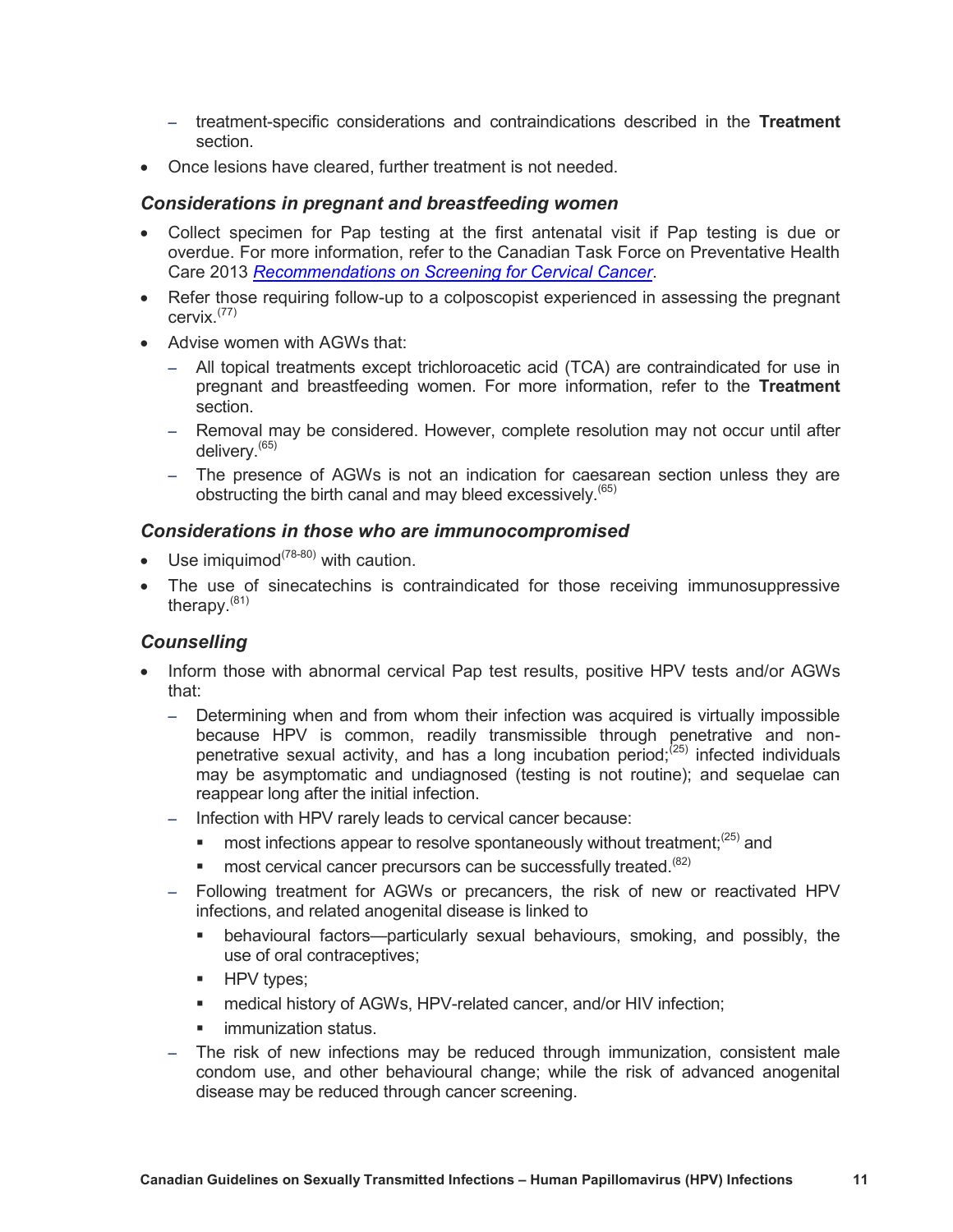- Discussion of risk reduction strategies with sexual partners is recommended.
- HPV nucleic acid testing is not recommended because results would not change management.
- Unlike cervical cancer precursor lesions, AGWs may be difficult to treat and often recur following treatment (for information about the efficacy of AGWs treatments and recurrence, refer to the *Treatment* section).
- Medical follow-up for partners is recommended only for those who find wart-like lesions on self-examination, or who might benefit from screening for other STIs.
- Provide sexual partners of those with AGWs or precancers with information about HPV epidemiology, and inform them that:
	- Risk can be reduced through immunization, consistent male condom use, cancer screening, regular self-examination of the genital area for wart-like lesions, and other behavioural change;
	- Medical follow-up for partners is recommended only for those who find wart-like lesions on self-examination or who might benefit from screening for other STIs.

## <span id="page-16-0"></span>**Treatment**

#### <span id="page-16-1"></span>*Treatment of anogenital warts*

#### <span id="page-16-2"></span>**Treatment-specific considerations and contraindications**

- **Topical treatments,** including imiquimod, podofilox/podophyllotoxin, podophyllin, sinecatechins, and trichloroacetic acid (TCA)
	- **For external use only, under the direction of a physician**:
		- $\blacksquare$  All listed topical treatments except TCA.<sup>(78-81,83-85)</sup>
		- Avoid contact with mucosal tissue, eyes, tongue, lips, broken skin and surrounding, healthy skin. For information about how to protect surrounding, healthy skin, refer to product monographs.
		- Caution patients to refrain from sexual activity while undergoing treatment.
	- **May cause skin reactions** ranging from itching, tenderness and erythema, to ulceration:
		- For information about neutralizing agents, refer to product monographs.
		- Also consider reducing treatment frequency and/or intensity.
	- **For pain reduction**, consider use of a topical eutectic mixture of lidocaine and prilocaine cream, or if needed, injectable lidocaine solution, prior to treatment.
	- **May cause systemic reactions:** all listed topical treatments except sinecatechins and **TCA**
	- **May need to be combined with clinician-applied therapies, if AGWs persist posttreatment**(86,87)
	- **Contraindications**:
		- **Not recommended for pregnant and breastfeeding women**: all listed topical treatments except TCA<sup>(78-81,83-85,88)</sup>
		- **Not recommended for children and adolescents less than 18 years**: imiquimod and sinecatechins<sup>(78-81)</sup>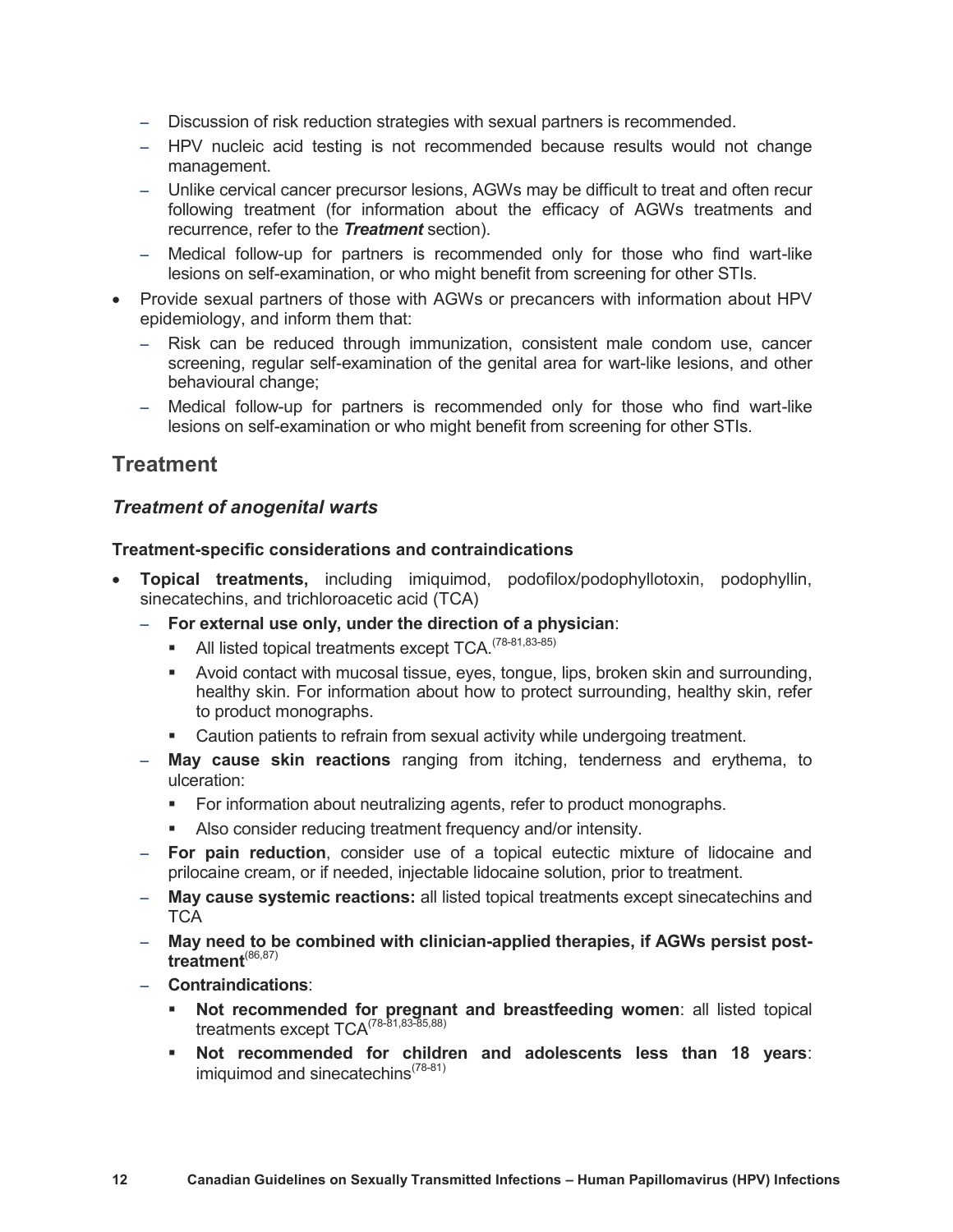- **Not recommended for children and adolescents less than 12 years**: podofilox/podophyllotoxin (Wartec) and podophyllin<sup>(84,88)</sup>
- **Not recommended for diabetics and those with poor circulation:**  podofilox/podophyllotoxin and podophyllin<sup>(83,88)</sup>
- **Contraindicated for those receiving immunosuppressive therapy and those**  with allergies to green tea extract: sinecatechins<sup>(81)</sup>
- For additional information, refer to product monographs, and to chapter 6 of the *[Canadian Consensus Guidelines on Human Papillomavirus](http://sogc.org/guidelines/canadian-consensus-guidelines-on-human-papillomavirus/)*.
- **Ablative Treatments**
	- **For pain reduction**, consider:
		- a topical eutectic mixture of lidocaine and prilocaine cream prior to treatment for external warts, or injectable lidocaine solution;
		- local analgesia or rarely, general anaesthesia, prior to treatment for internal cervical, intra-anal, intravaginal, meatal and oral warts.
	- When affected area is extensive, consider CO2 laser and surgical techniques. However, poor laser depth control may cause scarring.<sup>(89)</sup>

#### <span id="page-17-0"></span>**Patient-applied topical treatments**

- In addition to the topical treatments listed alphabetically in *Table 1*, over-the-counter, self-applied "cryotherapy" kits are also available.
- For information about treatment-specific considerations and contraindications, refer to the *Treatment-specific considerations and contraindications* section.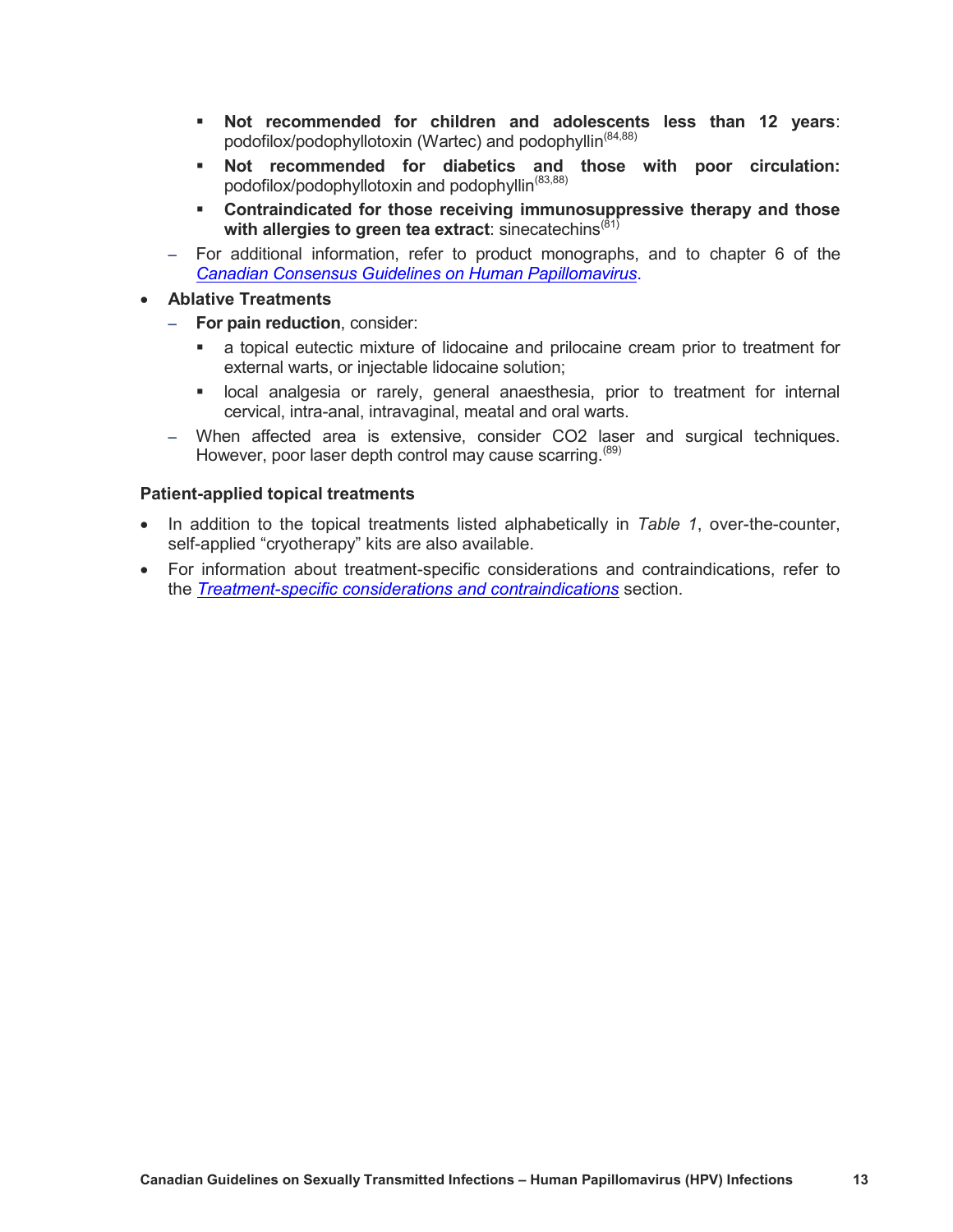| <b>Treatment</b>                                                                                                                                                                                                                                                                                                                                                        | <b>Clearance</b>                                        | <b>Recurrence</b>                                            | <b>Comments</b>                                                                                                                                                                                                                                                                         |
|-------------------------------------------------------------------------------------------------------------------------------------------------------------------------------------------------------------------------------------------------------------------------------------------------------------------------------------------------------------------------|---------------------------------------------------------|--------------------------------------------------------------|-----------------------------------------------------------------------------------------------------------------------------------------------------------------------------------------------------------------------------------------------------------------------------------------|
| (external use only)                                                                                                                                                                                                                                                                                                                                                     |                                                         |                                                              |                                                                                                                                                                                                                                                                                         |
| Imiquimod 3.75% cream [A-I]<br>• Apply daily at bedtime for up to 8<br>weeks<br>• Wash off after approximately 8<br>hours $(78,80)$                                                                                                                                                                                                                                     | Females 36%;<br>Males<br>$16\%^{(78,80)}$               | Both sexes<br>$17\%^{(78)}$                                  | • Immune modulator<br>• Causes fewer local skin<br>reactions than imiquimod 5%<br>$c$ ream $^{(90)}$<br>• Best outcomes in women:<br>perianal, perineal, vulvar and<br>inguinal AGWs<br>• Best outcomes in men: glans<br>penis, scrotum, inguinal and<br>penile AGWs <sup>(78-80)</sup> |
| Imiquimod 5% cream [A-I]<br>• Apply 3 times a week at bedtime,<br>with 1-2 days between<br>treatments, for up to 16 weeks<br>• Wash off after 6-10 hours, or<br>earlier if local skin reaction<br>occurs <sup>(79)</sup>                                                                                                                                                | Females 72%;<br>Males 33% <sup>(79)</sup>               | Females 19%;<br>Males $6\%^{(79)}$                           | • Immune modulator<br>• Long treatment schedule may<br>decrease adherence<br>• Comparison of imiquimod<br>3.75% and 5% efficacy rates<br>precluded by differences in<br>study designs                                                                                                   |
| Podophyllotoxin/ Podofilox 0.5%<br>soln. [A-I]<br>• Wash and dry affected area, and<br>protect surrounding skin with<br>petroleum jelly<br>• Apply treatment with a cotton<br>swab q12h for 3 days (followed<br>by 4 days without treatment) for<br>up to 4 weeks<br>• Need not be washed off<br>Daily dose: < 0.5 ml to an area<br>$\leq 10$ cm <sup>2(65,83,84)</sup> | Both sexes<br>(mostly males)<br>53%-78% (76,914)<br>94) | Both sexes<br>(mostly males)<br>$17% -$<br>79% (76,91,93,95) | • Safer, more effective and cost<br>effective than physician-applied<br>podophyllin resin <sup>(4,91,95,96)</sup><br>• Use with caution near the<br>urethral meatus.<br>• Consider alternative treatment if<br>response incomplete after 4<br>cycles                                    |
| Sinecatechins 10% ointment [A1]<br>• Apply 0.5 cm strand tid for up to<br>16 weeks<br>• Daily dose: $\leq$ 250 mg<br>• Need not be washed of $f(81)$                                                                                                                                                                                                                    | Females 65%;<br>Males 48% (97)                          | Both sexes<br>$6.5\%^{(97)}$                                 | • May be more effective on<br>keratinized AGWs than other<br>topical treatments <sup>(97)</sup>                                                                                                                                                                                         |

<span id="page-18-0"></span>*Table 1: Patient-applied topical treatments for penile, perianal, perineal, pubic, scrotal, vulvar, inguinal fold, buttock and buttock fold warts*

#### <span id="page-18-1"></span>**Clinician-applied topical and ablative treatments for external anogenital warts**

 For information about treatment-specific considerations and contraindications, refer to the *Treatment-specific considerations and contraindications* section.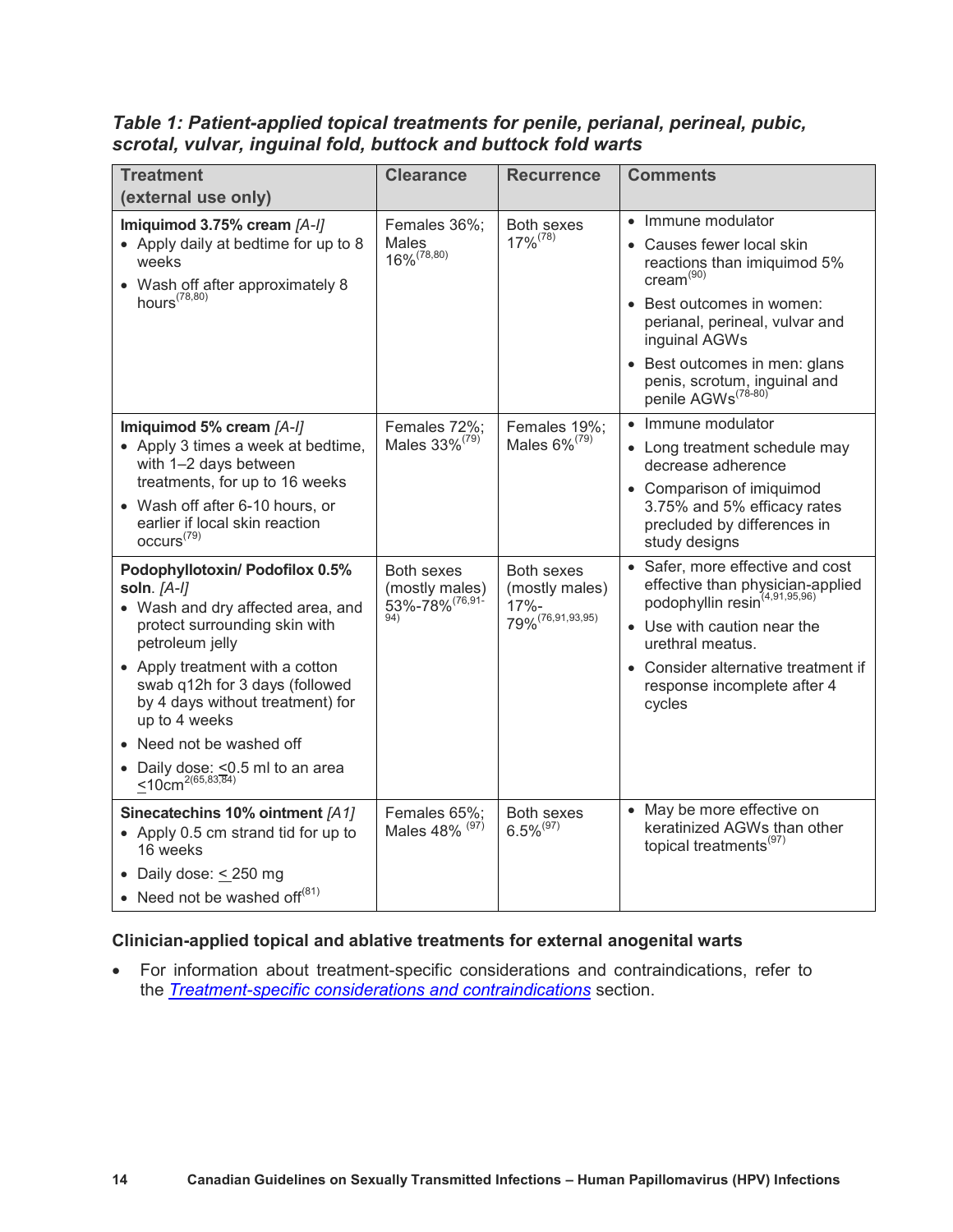| <b>Treatment</b>                                                                                                                                                                                                                                                                                                                                                                                                                                 | <b>Clearance</b>                                                                                                                                                                                                     | <b>Recurrence</b>                                                                                                                                                                        | <b>Comments</b>                                                                                                                                                                                                              |
|--------------------------------------------------------------------------------------------------------------------------------------------------------------------------------------------------------------------------------------------------------------------------------------------------------------------------------------------------------------------------------------------------------------------------------------------------|----------------------------------------------------------------------------------------------------------------------------------------------------------------------------------------------------------------------|------------------------------------------------------------------------------------------------------------------------------------------------------------------------------------------|------------------------------------------------------------------------------------------------------------------------------------------------------------------------------------------------------------------------------|
| Podophyllin 25%* [A1]<br>• Wash and dry affected area,<br>and protect surrounding skin<br>with petroleum jelly.<br>• Apply1-2 ml weekly for up to 6<br>weeks<br>• Allow to air dry<br>• Wash off first application in 1<br>hour; and if no adverse reaction,<br>subsequent applications in 4-6<br>$hours^{(88,98)}$                                                                                                                              | • Both sexes<br>$19% -$<br>79% (95,96,99-101)                                                                                                                                                                        | <b>Both sexes</b><br>$\bullet$<br>$17% -$<br>74% (98, 100, 101)                                                                                                                          | • For use only in the<br>absence of other<br>treatment options, given<br>concerns about local and<br>systemic safety, and low<br>efficacy<br>• Should never be self-<br>applied<br>• Patient-applied<br>treatments preferred |
| Trichloroacetic acid 50%-90%<br>soln. in 70% alcohol [A-I]<br>• Protect healthy skin with<br>petroleum jelly or talc<br>• Consider local analgesia with a<br>topical eutectic mixture of<br>lidocaine and prilocaine cream,<br>or with injectable lidocaine 2%<br>• Can be neutralized with liquid<br>soap, sodium bicarbonate, or<br>talc, if necessary<br>• Apply weekly for 6-8 weeks<br>• Does not need to be washed<br>off <sup>(102)</sup> | Both sexes:<br>$70%$ —<br>81% (103,104)                                                                                                                                                                              | Both sexes:<br>$\bullet$<br>36% (104)                                                                                                                                                    | • Safe for use in<br>pregnancy<br>• More suitable for small or<br>papular warts than larger<br>or keratinised lesions<br>• Caustic; may produce<br>blisters and ulceration                                                   |
| Cryotherapy [A-I]<br>• Apply liquid nitrogen, carbon<br>dioxide (dry ice or over-the-<br>counter product), or nitrous<br>oxide using cryoprobes to create<br>a 1-2 mm halo around the<br>lesion (1-2 freeze-thaw cycles)<br>weekly for up to 4 weeks $(103-105)$                                                                                                                                                                                 | • Both sexes:<br>79%-<br>88% <sup>(101,103,104)</sup>                                                                                                                                                                | Both sexes:<br>$\bullet$<br>$24% -$<br>40% (101, 104)                                                                                                                                    | • More acceptable than<br>electrocautery <sup>(105)</sup><br>• Destruction of the skin<br>usually limited to the<br>epidermis or squamous<br>mucous membranes, but<br>can result in scarring if<br>treatment aggressive      |
| <b>Surgical treatments</b><br>• CO2 laser vaporization<br>• Electrosurgical treatments<br>(electrosurgical coagulation,<br>electrofulguration, or infrared<br>coagulation)<br>• Surgical excision (scalpel,<br>scissors or loop)                                                                                                                                                                                                                 | • CO2 laser: 67%-<br>100%, with some<br>variation by<br>gender and<br>number of<br>treatments $^{(106-110)}$<br>Electrosurgery<br>$\bullet$<br>94% (101)<br>Surgical<br>$\bullet$<br>excision: 89%-<br>93% (100,111) | • CO2 laser: 7%-<br>25%, with<br>some variation<br>by gender $(107 - 110)$<br>Electrosurgery<br>$\bullet$<br>$23\%^{(101)}$<br>Surgical<br>$\bullet$<br>excision: 18%-<br>19% (100, 111) | • CO2 laser: not a first line<br>therapy but may be<br>considered for more<br>extensive genital,<br>perineal or anal warts<br>Damage and scarring if<br>depth control poor                                                   |

<span id="page-19-0"></span>*Table 2. Clinician-applied topical and ablative treatments for penile, perineal, perianal, pubic, scrotal, vulvar, inguinal fold, buttock and buttock fold warts*

\* Podophyllin 25% is approved for sale in Canada. The percentage of podophyllin in studies of AGWs clearance and recurrence, however, ranged from 10%-25%.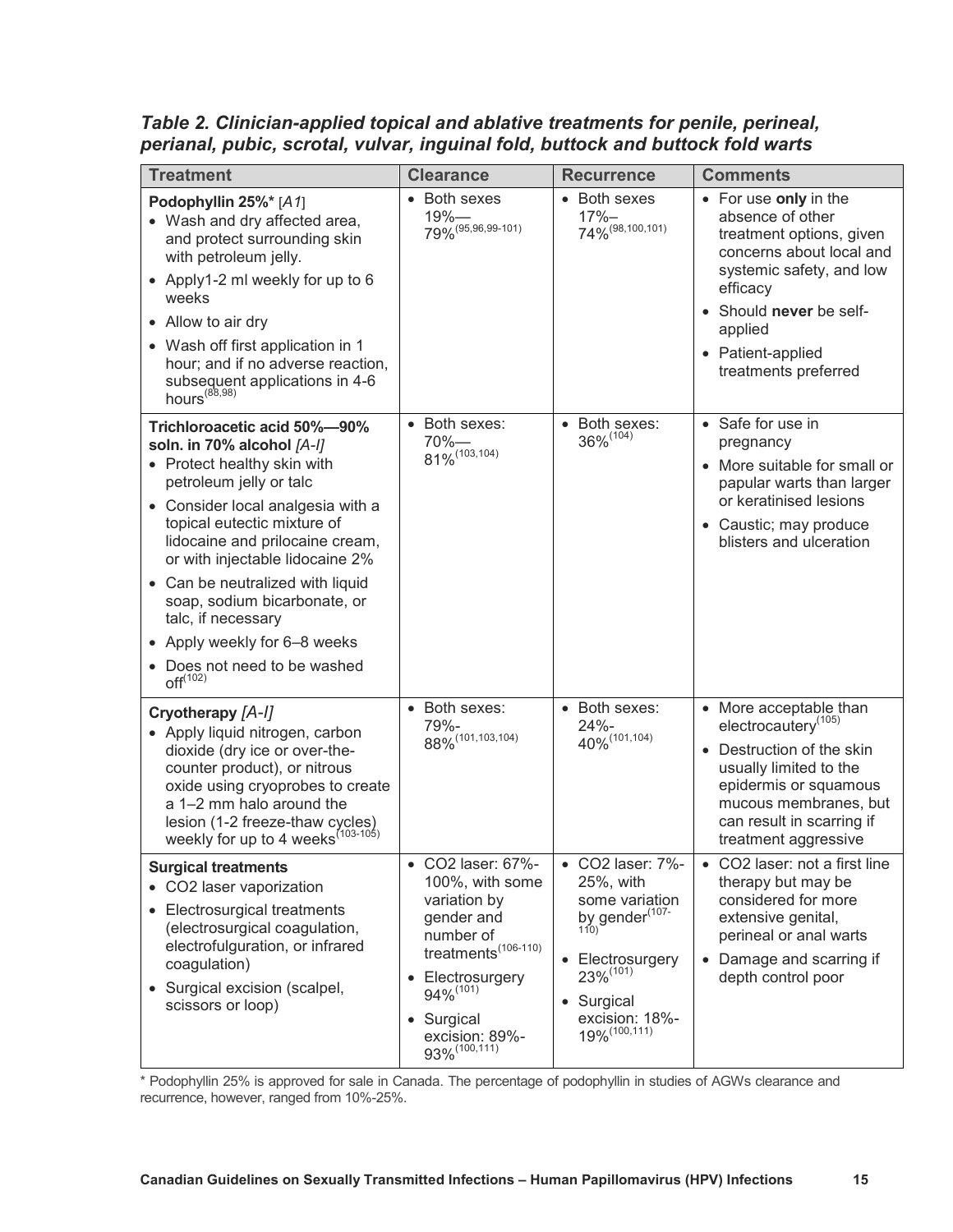#### <span id="page-20-0"></span>**Clinician-applied topical and ablative treatments for internal anogenital warts**

- TCA, cryotherapy, electrosurgery, and surgical excision using scissors or scalpel may be used for the treatment of cervical, intra-anal, intravaginal, and meatal warts.<sup> $(112)$ </sup>
- They may also be used for the treatment of oral warts, although few evaluations of such treatments have been reported in the scientific literature.
- Additionally, CO2 laser vaporization can be used for intra-anal warts. However, it can cause scarring, and vaginal or rectal perforation; therefore, special training is needed.(102)
- Individuals with intra-urethral warts should be referred to an urologist.
- The following are not recommended: interferon beta (Intron-A), dinitrochlorobenzine sensitization, 1%-2% cidofovir ointment, retinoic acid, immunotherapy with autogenous vaccines, and 5% 5-fluorouacil cream.

#### <span id="page-20-1"></span>*Treatment of cervical precancers and cancers*

Refer to *Appendix H*.

## <span id="page-20-2"></span>**Reporting and Partner Notification**

- Infection with HPV is not a notifiable condition in Canada.
- Partner notification is not required but can be helpful in encouraging risk reduction practices; including behavioural change and immunization (refer to *Counselling* sections).
- Additionally, individuals with AGWs should consider discussing preventive measures such as immunization, consistent male condom use, screening, and self-examination with new partners.

#### <span id="page-20-3"></span>**Follow-up**

- Immunization is recommended for females and males of certain ages, whether or not they have previously been diagnosed with HPV-related disease. Refer to the *[Canadian](http://www.phac-aspc.gc.ca/publicat/cig-gci/index-eng.php)  [Immunization Guide](http://www.phac-aspc.gc.ca/publicat/cig-gci/index-eng.php)* and provincial/territorial immunization guidelines (the webpage *[Publicly Funded Immunization Programs in Canada](http://www.phac-aspc.gc.ca/im/ptimprog-progimpt/table-1-eng.php)—Routine Schedule for Infants and [Children including Special Programs and Catch-up Programs](http://www.phac-aspc.gc.ca/im/ptimprog-progimpt/table-1-eng.php)* contains summary information about provincial/territorial immunization programs).
- Refer to provincial/territorial cervical cancer screening guidelines for guidance about follow-up to abnormal cervical Pap tests.
- Refer to local practice or consensus guidelines for guidance about follow-up to abnormal anal Pap tests.
- Medical follow-up for partners is recommended only for those who find wart-like lesions in the anogenital area, or who might benefit from screening for other STIs.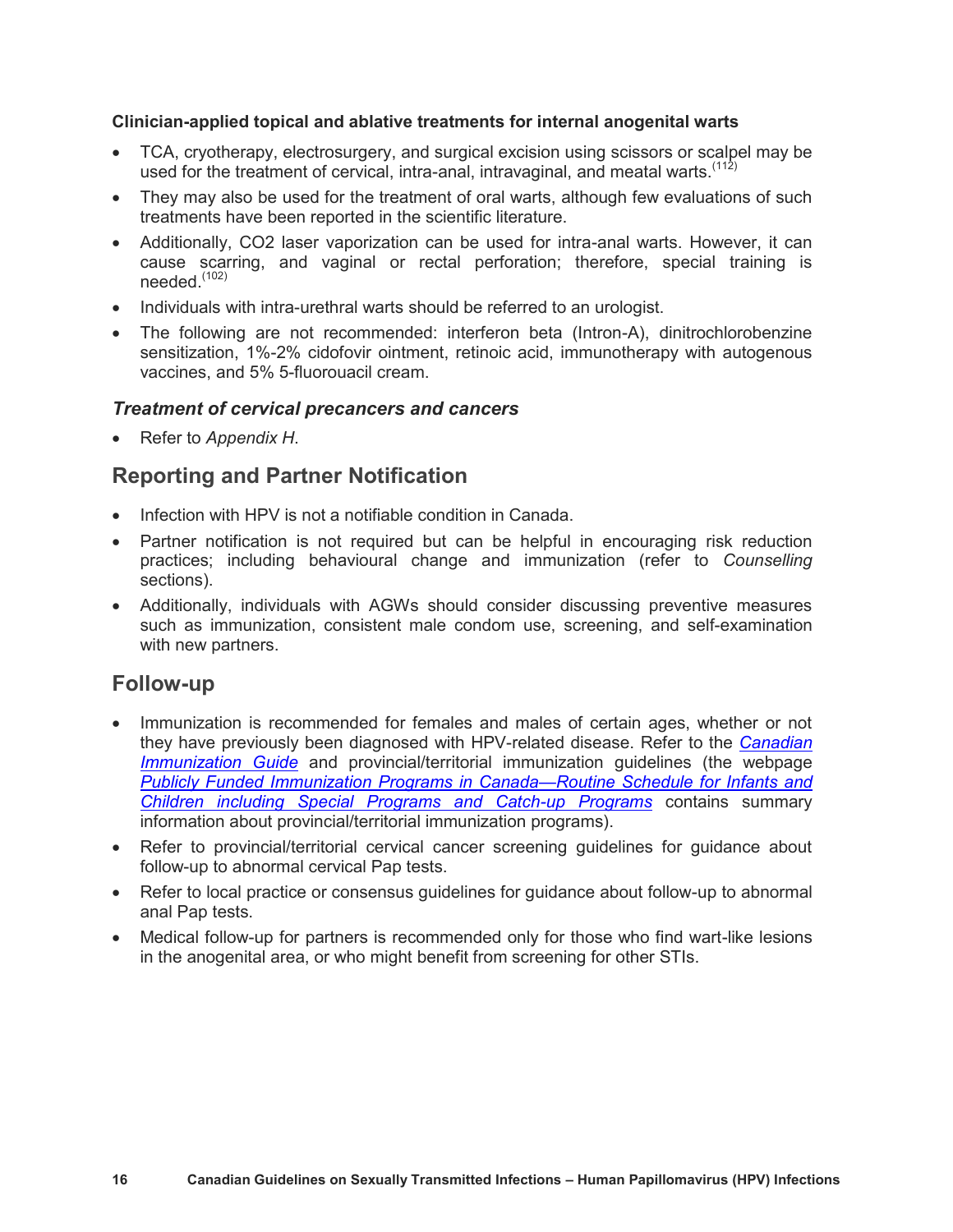## <span id="page-21-0"></span>**Appendices**

## <span id="page-21-1"></span>*Appendix A: HPV groups, types and related cancer risk (2,113)*

| <b>Group</b> | Carcinogenicity          | <b>HPV type</b>                                              | <b>Comments</b>                                                                                                                                                                                   | <b>Clinical Conditions</b>                                                                                              |
|--------------|--------------------------|--------------------------------------------------------------|---------------------------------------------------------------------------------------------------------------------------------------------------------------------------------------------------|-------------------------------------------------------------------------------------------------------------------------|
| 1            | Carcinogenic             | 16 (alpha<br>type)                                           | Most potent<br>Most common<br>$\bullet$<br>Sufficient evidence in humans for<br>cancer at several sites<br>• Strong mechanistic evidence of<br>carcinogenicity                                    | • Cancer of the cervix<br>vulva, vagina, penis,<br>anus, oral cavity and<br>oropharynx (including<br>tonsils)           |
|              |                          | 18 (alpha<br>type)                                           | Sufficient evidence in humans for<br>cervical cancer<br>• Positive association with cancer at<br>several other sites<br>• Strong mechanistic evidence of<br>carcinogenicity                       | • Cancer of the cervix<br>• Positive association<br>with cancer of the<br>vulva, penis, anus,<br>oral cavity and larynx |
|              |                          | 33 (alpha<br>type)                                           | • Sufficient evidence in humans for<br>cervical cancer<br>• Moderate mechanistic evidence of<br>carcinogenicity<br>Positive association with cancer at<br>$\bullet$<br>other sites                | • Cancer of the cervix<br>Positive association<br>with cancer of the<br>vulva and anus                                  |
|              |                          | 31, 35, 39,<br>45, 51, 52,<br>56, 58, 59<br>(alpha<br>types) | • Sufficient evidence in humans for<br>cervical cancer<br>• Positive (all types except 31 and<br>59) to moderate (type 31 only)<br>mechanistic evidence of<br>carcinogenicity for all but type 59 | • Cancer of the cervix                                                                                                  |
| 2A           | Probably<br>carcinogenic | 68 (alpha<br>type)                                           | • Limited evidence in humans<br>• Positive mechanistic evidence of<br>carcinogenicity<br>• Positive association with cancer of<br>the cervix                                                      | • Positive association<br>with cancer of the<br>cervix                                                                  |
| 2B           | Possibly<br>carcinogenic | 26, 53, 66,<br>67, 70, 73,<br>82 (alpha<br>types)            | • Limited evidence in humans<br>• Positive mechanistic evidence of<br>carcinogenicity (types 53, 66 and<br>82)<br>Positive association with cancer of<br>the cervix                               | • Positive association<br>with cancer of the<br>cervix                                                                  |
|              |                          | 30, 34, 69,<br>85, 97<br>(alpha<br>types)                    | Inadequate evidence in humans<br>$\bullet$<br>• Potentially carcinogenic, based on<br>phylogenic similarity to other HPV<br>types                                                                 |                                                                                                                         |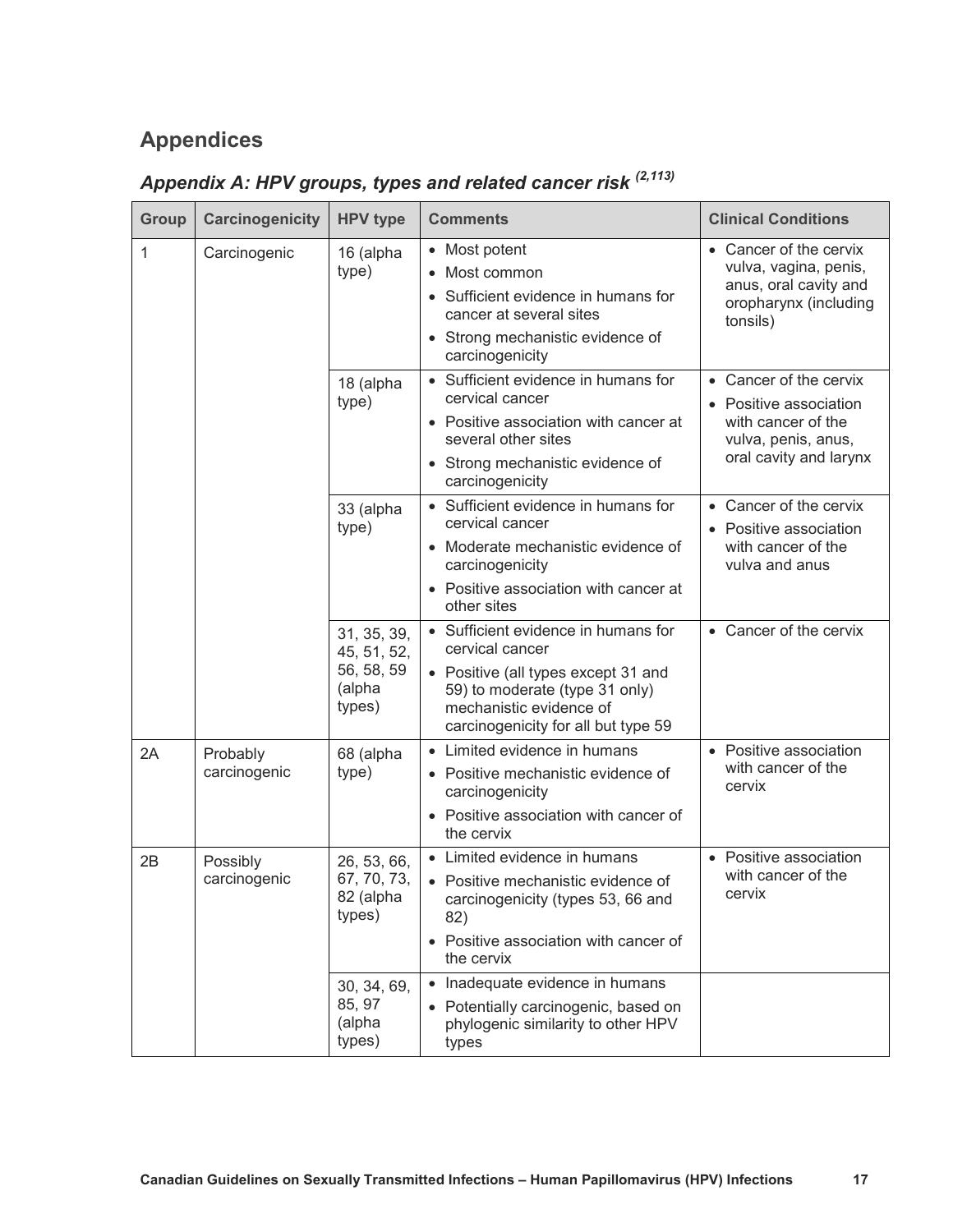| <b>Group</b>                                                                                                                                                                                                                 | Carcinogenicity           | <b>HPV type</b>                                         | <b>Comments</b>                       | <b>Clinical Conditions</b>                                                         |
|------------------------------------------------------------------------------------------------------------------------------------------------------------------------------------------------------------------------------|---------------------------|---------------------------------------------------------|---------------------------------------|------------------------------------------------------------------------------------|
|                                                                                                                                                                                                                              |                           | 5, 8 (beta<br><b>HPV</b><br>types)                      | • Limited evidence of carcinogenicity | Skin cancer in<br>$\bullet$<br>patients with<br>epidermodysplasia<br>verruciformis |
| 3<br>Not classifiable<br>(that is,<br>evidence of<br>carcinogenicity<br>is inadequate in<br>humans and<br>usually,<br>inadequate or<br>limited in<br>animals as well;<br>or agent does<br>not fall in any<br>other category) | 6, 11<br>(alpha<br>types) | Inadequate evidence of<br>carcinogenicity               | • Cancer of the larynx                |                                                                                    |
|                                                                                                                                                                                                                              |                           | Little or no mechanistic evidence of<br>carcinogenicity |                                       |                                                                                    |
|                                                                                                                                                                                                                              |                           | Other beta<br>and<br>gamma<br>types                     | Inadequate evidence in humans         | Skin cancer<br>$\bullet$                                                           |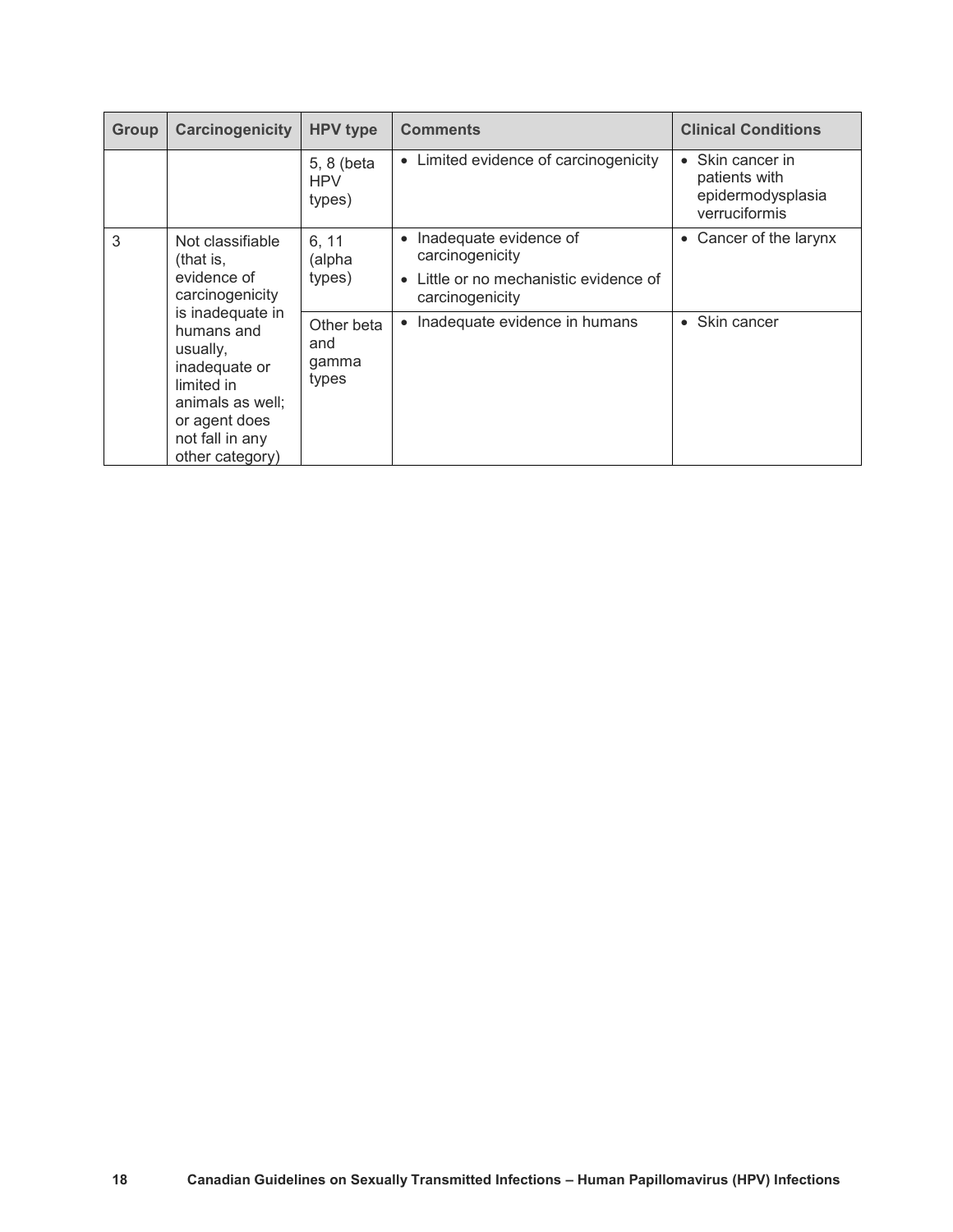#### <span id="page-23-0"></span>*Appendix B: HPV incidence and prevalence*

- Globally, infections with HPV are common in both sexes.
	- HR types 16, 18, 31, 52, and 58 are consistently among the 10 most common types found in women with normal cytology (normal Pap).<sup>(16,22)</sup>
	- LR types are also common.  $(17-21)$
- Prevalence in females is usually highest in those aged less than 25 years;<sup>(23-25)</sup> prevalence in males is high at all ages (approximately 60%, according to the HPV in men [HIM] study). $(26)$
- The estimated lifetime risk of HPV infection in men and women aged 15-49 years is about  $75\%$ , based on U.S. data. $(27)$
- Consequently, sequelae such as AGWs, and HPV-related precancers and cancers are significant public health problems. For example, prior to the introduction of a quadrivalent vaccine against HPV:
	- An HPV vaccine trial placebo group that included women from 16 countries found that the incidence of AGWs was  $3.4\%$  (0.87 cases per 100 person years [PY]) at risk.<sup>(18)</sup>
	- In the U.S., somewhat higher rates (from 170 per 100,000 PY in 2000(19) to 205 per 100,000 PY in 2001 $(20)$ ) were reported.
	- $-$  5.6% of sexually active American adults aged 18-59.<sup>(17)</sup>
	- 10.6% of women aged 18-45 from 4 Nordic countries (Denmark, Iceland, Norway and Sweden) reported having ever been diagnosed with AGWs.
- Infection with HPV is also common in Canada. For example,
	- the prevalence of HPV in heterosexual men attending a B.C. sexual health clinic was found to be  $69.8\%$ ; (22)
	- AGWs (resulting from infection with HPV 6 or 11) are also common:
		- The incidence of AGWs in a British Columbia study was 121 per 100,000 in women and 131 per 100,000 in men (2006).<sup>(21)</sup>
		- The incidence in a Manitoba study was 120 per 100,000 in women and 154 per 100,000 in men (2004).<sup>(45)</sup>
		- The incidence and prevalence of AGWs in B.C had increased over the 8 year study period.<sup>(21)</sup>
- However, HPV prevalence in Canada may vary by subpopulation; meta-analysis of Canadian oncogenic (HR) HPV prevalence studies showed that prevalence in females ranged from 14.1%–46.9%; and was highest in those aged less than 20 years and living in low income inner city settings and Aboriginal communities.<sup> $(28)$ </sup>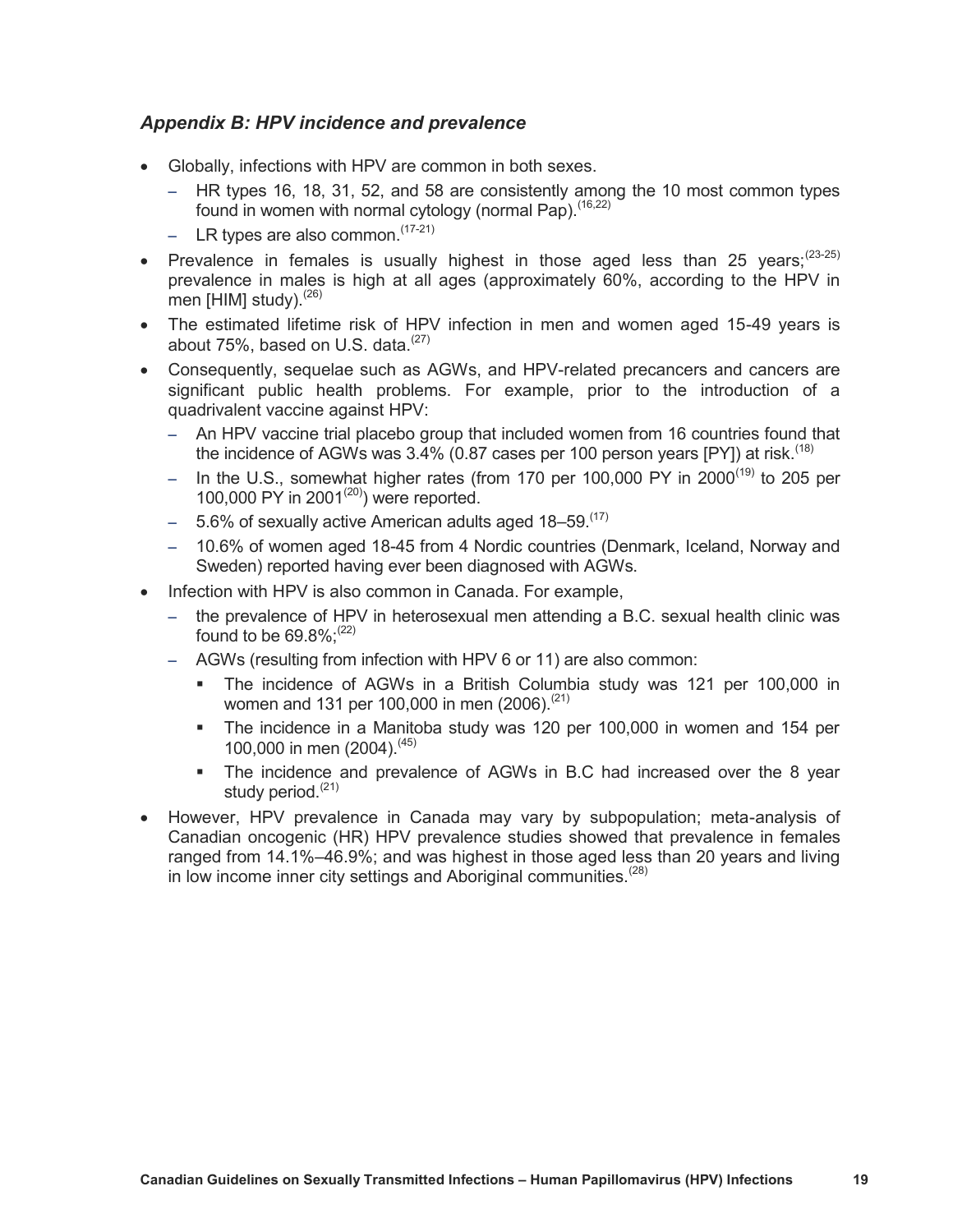#### <span id="page-24-0"></span>*Appendix C: Other LR HPV 6- and 11-associated lesions*

- Low grade squamous intraepithelial lesions (LSIL).  $(4,5)$
- Rare conditions such as:
	- conjunctival, nasal and laryngeal warts; $^{(66)}$
	- high grade disease of the vulva, penis or perianal area previously known as Bowenoid papulosis (elevated lesions with verrucous surfaces, with or without keratinization and/or brown-red pigmentation or cancer—possibly due to co-infection with HR types);(114,115)
	- Buschke-Lowenstein tumours (giant condylomata acuminata of the vulva, penis or anus, that may also proceed to cancer); $(1,116)$
	- $-$  carcinoma of the larynx;  $(1,116)$
	- $-$  adult recurrent respiratory papillomatosis (RRP);<sup>(71)</sup> and
	- juvenile recurrent respiratory papillomatosis (juvenile RRP or JoRRP), which has an incidence of  $0.5-4.3$  cases per 100,000 births;<sup> $(117,118)$ </sup> results from vertical mother-tochild transmission before or during delivery<sup> $(118)$ </sup> (risk is higher when mothers have a history of AGWs);<sup>(119)</sup> and may resolve spontaneously or recur following treatment. Diagnosis before age 3 indicates more aggressive disease, is more closely linked to HPV 11 than to HPV  $6<sub>1</sub><sup>(120)</sup>$  and occasionally leads to death.<sup> $(117)$ </sup>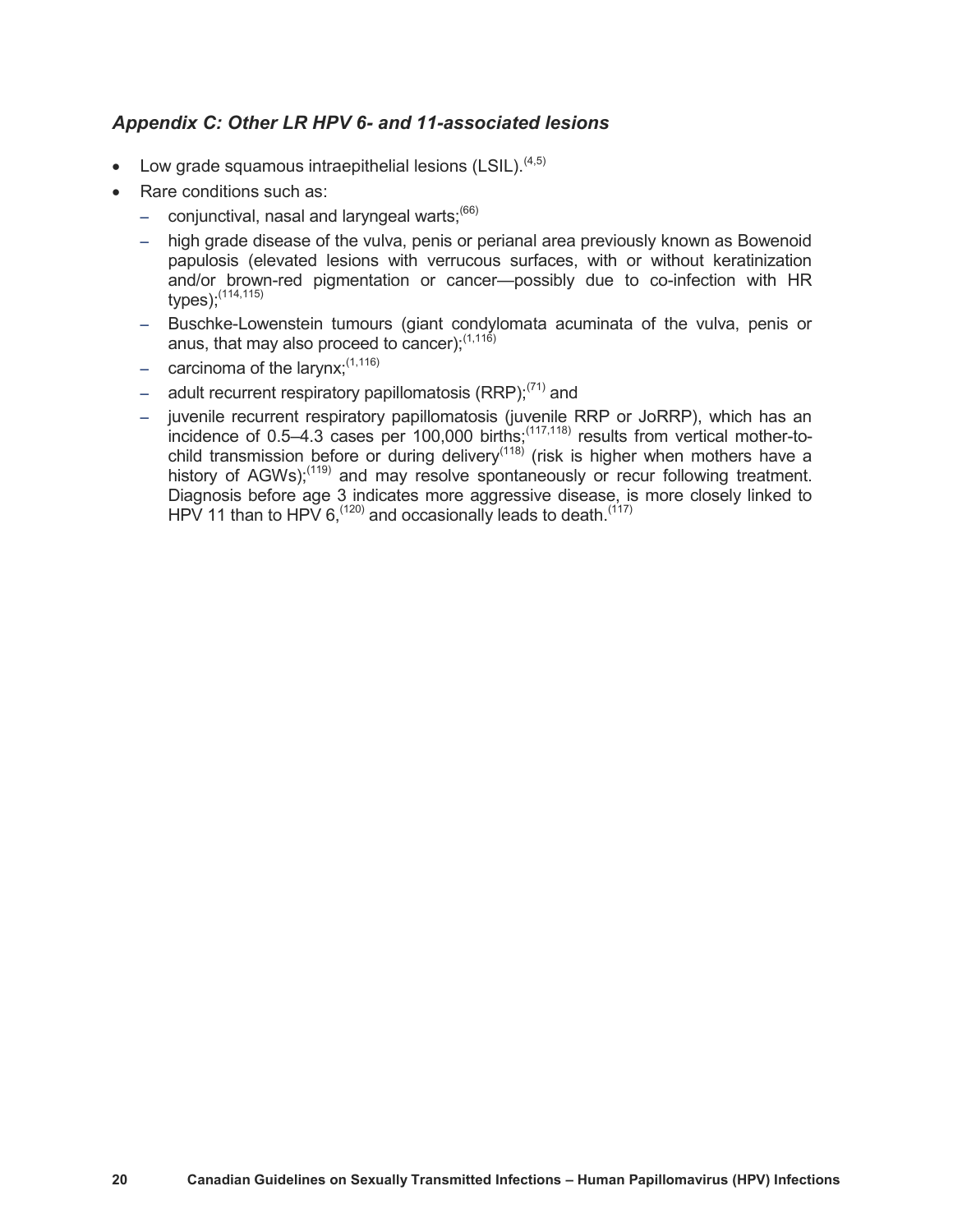#### <span id="page-25-0"></span>*Appendix D: Manifestations*

- **Signs and symptoms**
	- Cervical precancers and cancers cause little or no discomfort—hence the need for screening.
	- Vaginal precancers and cancers are usually asymptomatic but may cause bleeding.
	- Vulvar precancerous lesions may cause itching, burning and/or pigment changes.
	- Cancerous lesions may bleed and/or be painful.

#### **Clearance**

- within 12 months, 70% of untreated CIN 1 and 54% of CIN 2 lesions (121)
- **Progression of untreated precancerous cervical lesions**
	- 57% of CIN 1 lesions regress, 32% persist, 11% progress to carcinoma *in situ*, and 1% progress to invasive cervical cancer;
	- 43% of CIN 2 lesions regress; 35% persist; 22% progress to carcinoma *in situ*; and 5% progress to invasive cervical cancer.
	- 32% of CIN 3 lesions regress, less than 56% persist; and more than 12% progress to invasive cancer: $(122)$
	- Progression of untreated or inadequately treated CIN 3 to invasive cancer may take from 0.3 to 45.0 years (median 27.1 years).  $(123)$

#### **Progression of untreated precancerous anal lesions**

– Less is known about the natural history of anal intraepithelial lesions and other HPVrelated precancers than about cervical intraepithelial lesions, although high-grade anal lesions are known to be precursors of squamous cell carcinoma of the anus.<sup> $(124)$ </sup>

#### **Differential diagnosis of AGWs**

- Consider the following (and confirm by biopsy if diagnosis is uncertain):
	- non-pathological variations in sebaceous glands of both sexes (for example, Fordyce spots and Tyson's glands); vestibular papillae or micropapillomatosis labialis (in women); and pearly penile papules on the coronal sulcus (in men);  $^{(68)}$
	- pathological entities caused by non-infectious diseases of the skin and mucosa, such as intradermal nevi; lichen planus; skin tags or acrochorda; seborrheic keratosis after the age of 35; and cylindroma;
	- pathological entities caused by infectious agents, such as Buschke-Lowenstein tumours; "water warts" of molluscum contagiosum; condylomata lata of secondary syphilis; and intraepithelial neoplasia.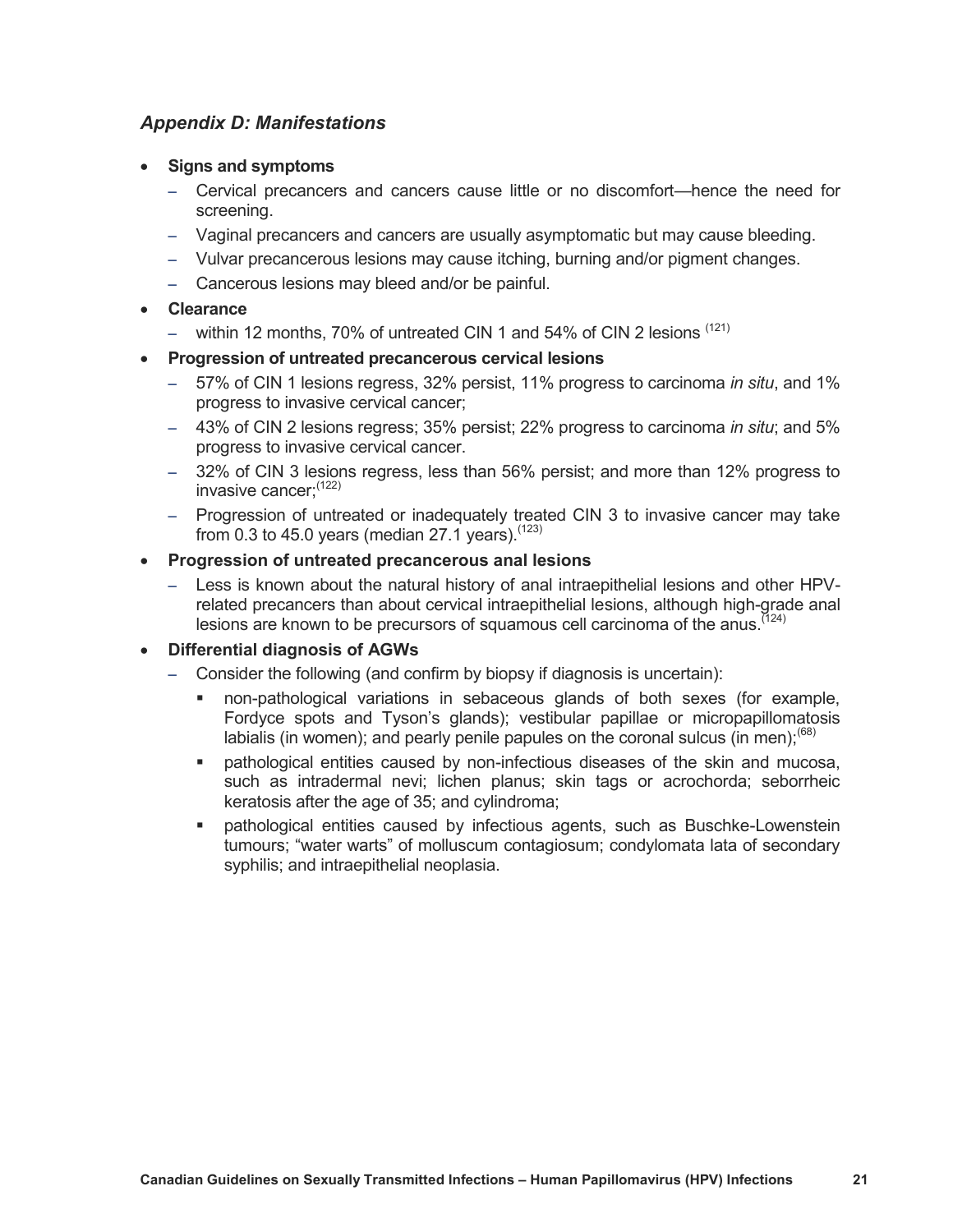#### <span id="page-26-0"></span>*Appendix E: Screening for anal cancer*

- Population-based studies demonstrating the relationship between high grade AIN and anal cancer are lacking, as are studies demonstrating that treatment of high grade AIN prevents anal cancer.<sup>(55)</sup>
- One study of HIV positive MSM found that anal Pap testing may be cost-effective.  $(125)$
- Currently, there is no consensus about the use of anal Pap and high resolution anoscopy for screening those at increased risk of anal cancer (HIV positive and other immunosuppressed individuals; MSM; women with a history of anal intercourse and/or other HPV-related anogenital malignancies; and possibly, individuals with a history of AGWs). $(55)$
- However, expert opinion suggests that those at increased risk may benefit from screening.(55,126,127)
- More studies—particularly, studies in the Canadian context—are needed before general recommendations for screening can be made.
- Until general recommendations are developed, anal Pap testing should be guided by local practice or consensus; and is dependent on the local availability of laboratory professionals with training and/or experience in reading anal cytology.
- Patients with positive results should be evaluated further using high-resolution anoscopy.(128)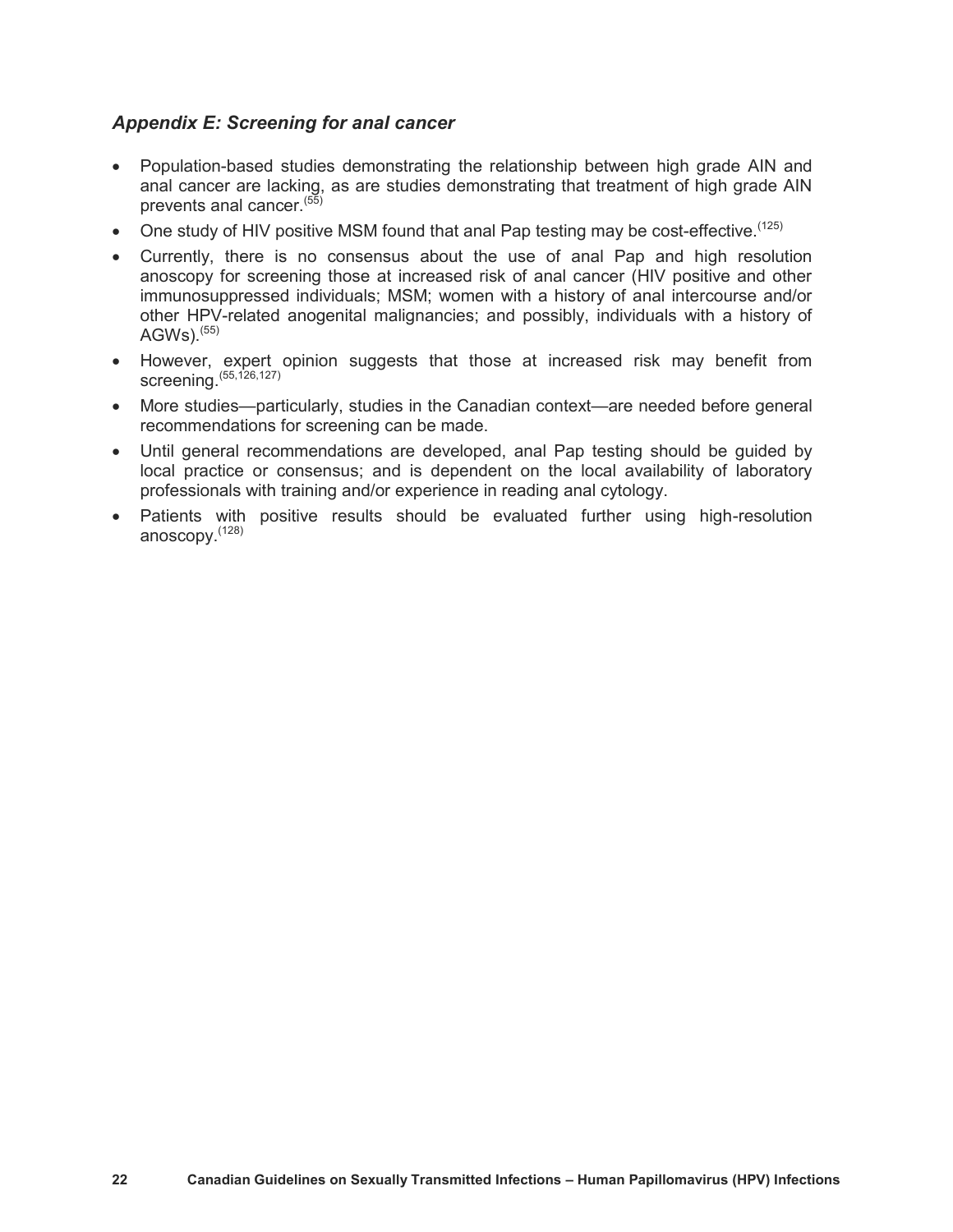#### <span id="page-27-0"></span>*Appendix F: Additional information about cervical cytology*

- Either the conventional or the liquid-based approach to specimen collection for Pap can be used: sensitivity does not differ significantly.<sup>(129)</sup>
- However, the liquid-based approach allows sample residuals to be tested for HPV.
- The collection device should allow for adequate sampling from both the endocervix and exocervix.<sup>(130)</sup> The use of an endocervical brush or broom is contraindicated in pregnancy.
- Finding a squamous cell intraepithelial lesion usually indicates infection with HPV.
- Lesions are classified according to the Bethesda system as:
	- ASC-US, which indicates atypical squamous cells of undetermined significance, and the need for repeat Pap or HPV nucleic acid testing to clarify;
	- ASC-H, which indicates atypical squamous cells cannot exclude HSIL;
	- LSIL, which indicates low-grade squamous intraepithelial lesion/mild dysplasia or CIN1;
	- HSIL, which indicates moderate or severe dysplasia/CIN2 or 3, or carcinoma *in situ*;
	- $-$  Invasive carcinoma.<sup>(131)</sup>
- Glandular lesions are similarly classified as:
	- Atypical glandular cells (AGC),
	- Adenocarcinoma *in situ* (AIS), and
	- Adenocarcinoma.
- AGCs require careful follow-up as 56% are associated with significant precancerous and cancerous conditions.(132)
- Referral to a colposcopist for further investigation, including biopsy to obtain a sample for histological examination, is indicated when Pap, or Pap plus HPV nucleic acid testing, shows:
	- persistent ASC-US,
	- ASC-US in the presence of HR HPV type,
	- ASC-H,
	- persistent LSIL,
	- HSIL,
	- AGC,
	- AIS, or
	- $-$  invasive cancer.  $(133)$
- Referral to a colposcopist is also recommended for women whose HPV tests are positive two years in a row.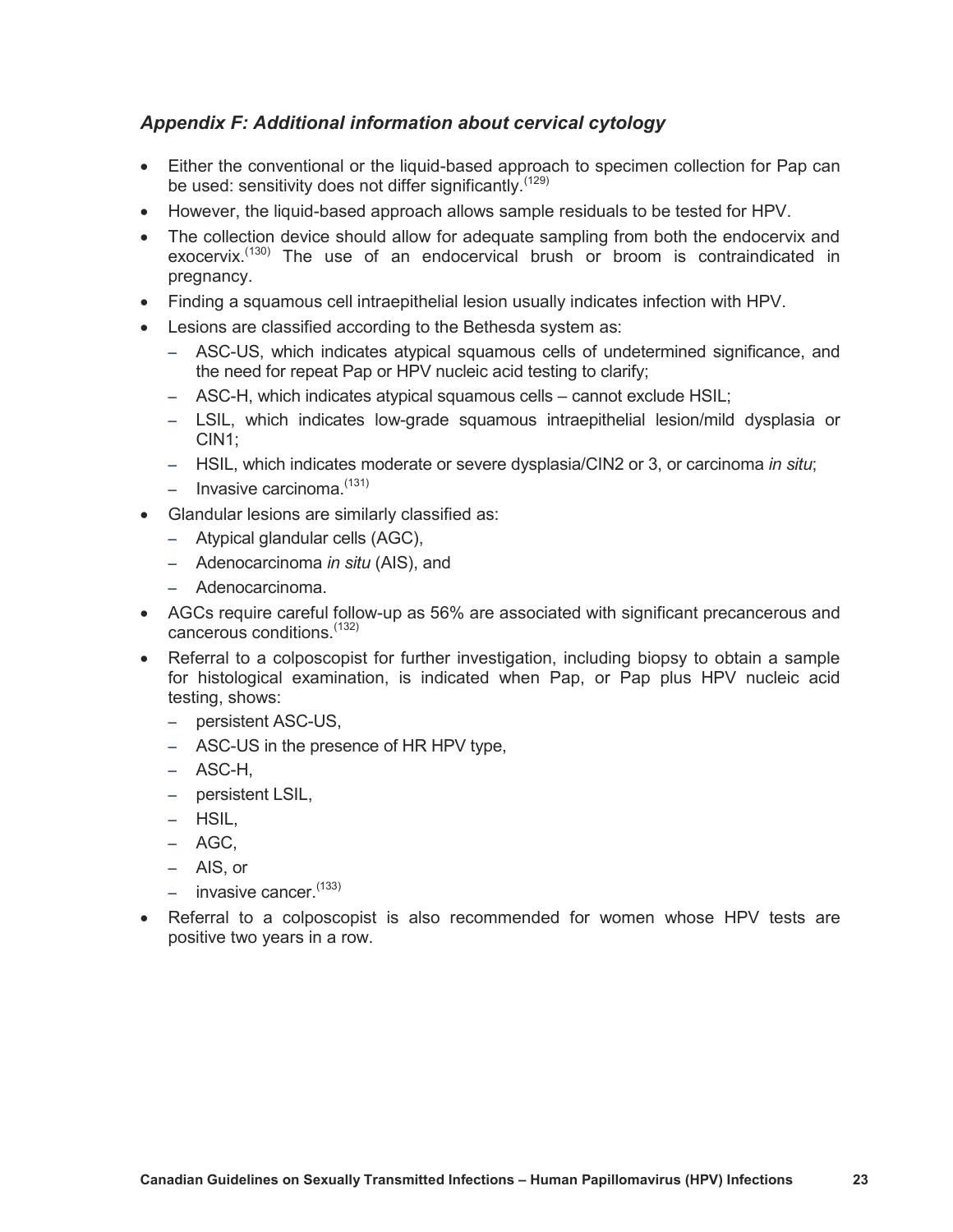#### <span id="page-28-0"></span>*Appendix G: Management of cervical precancers and cancers*

- Cytological indications for colposcopy are listed in Appendix F: Additional information about cervical cytology.
- Other indications for referral and biopsy include:
	- non-response to treatment,
	- abnormal pigmentation,
	- bleeding,
	- persistent itching or ulceration, and
	- lesion persistence or recurrence.
- Colposcopists may apply a solution of 5% acetic acid to genital mucosa (acetic acid whitening/acetowhitening) in order to visualize subclinical lesions of the cervix. This technique is not specific for HPV,<sup> $(65)$ </sup> and has a high false-positive rate in both females and males. Hence, it is not recommended for visualizing AGWs and subclinical lesions in primary care settings, or for screening of asymptomatic partners of women with AGWs or abnormal cervical cytology.
- For guidance concerning the management of cytological abnormalities, refer to the Society of Obstetricians and Gynaecologists of Canada clinical practice guideline entitled *[Colposcopic Management of Abnormal Cytology and Histology](http://sogc.org/guidelines/colposcopic-management-of-abnormal-cervical-cytology-and-histology/)*.
- AGWs are not an indication for colposcopy. Although Li et al. found a high prevalence of CIN2 and 3 in women with AGWs,  $46$  such women are likely to benefit from colposcopy only if Pap testing has already revealed cervical abnormalities.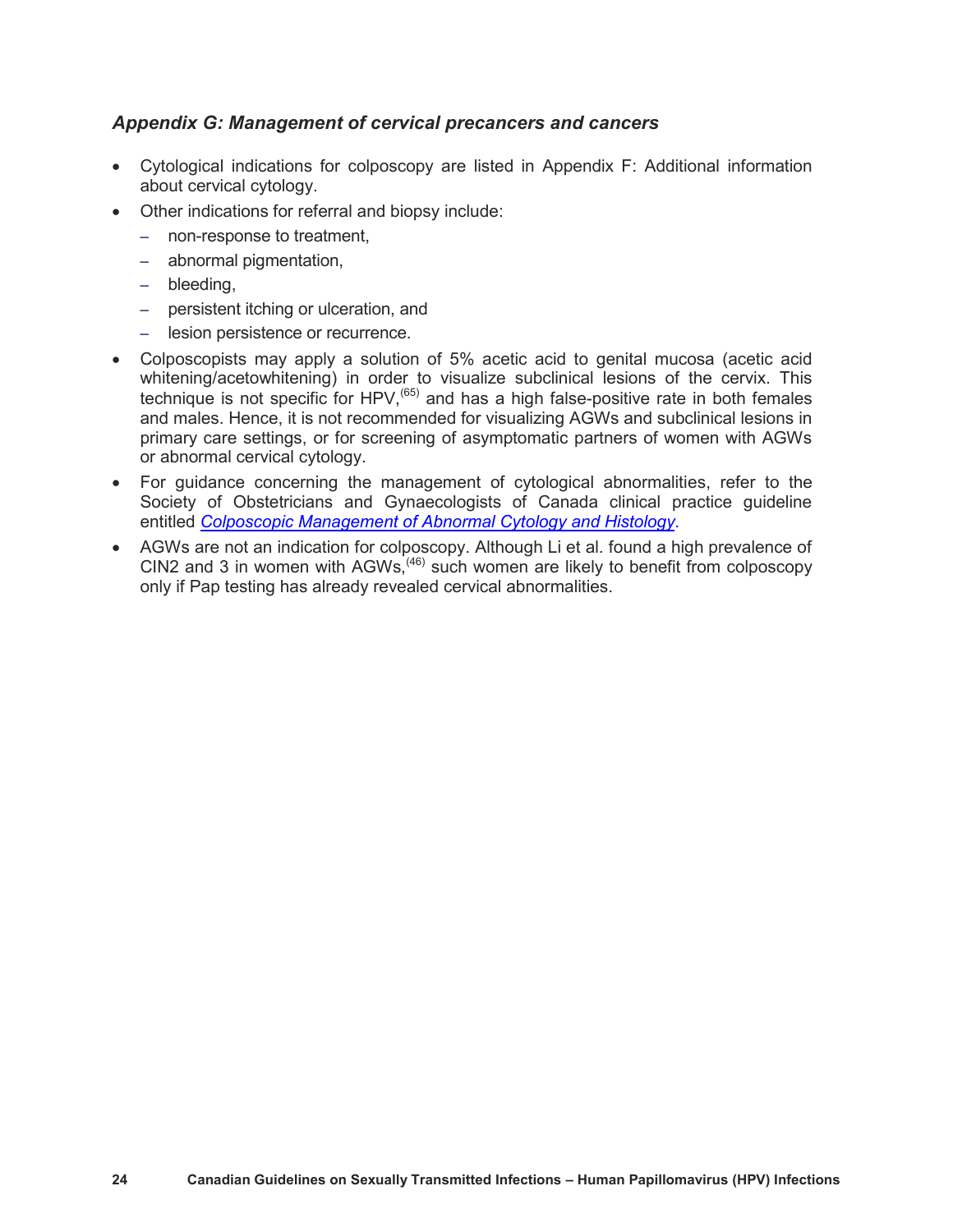#### <span id="page-29-0"></span>*Appendix H: Treatment of cervical precancers and cancers*

- Treatment of precursor lesions greater than CIN 1 and of cervical and other HPV-related cancers is beyond the scope of these guidelines. Refer to provincial/territorial guidelines.
- No therapy guarantees the eradication of HPV.
- However, Chao et al. found that almost 90% of women treated for CIN 2/3 with conization had no residual or recurrent disease in the 3 years following treatment. Moreover, HPV testing was helpful in detecting residual high-grade disease and predicting risk of recurrence.(82)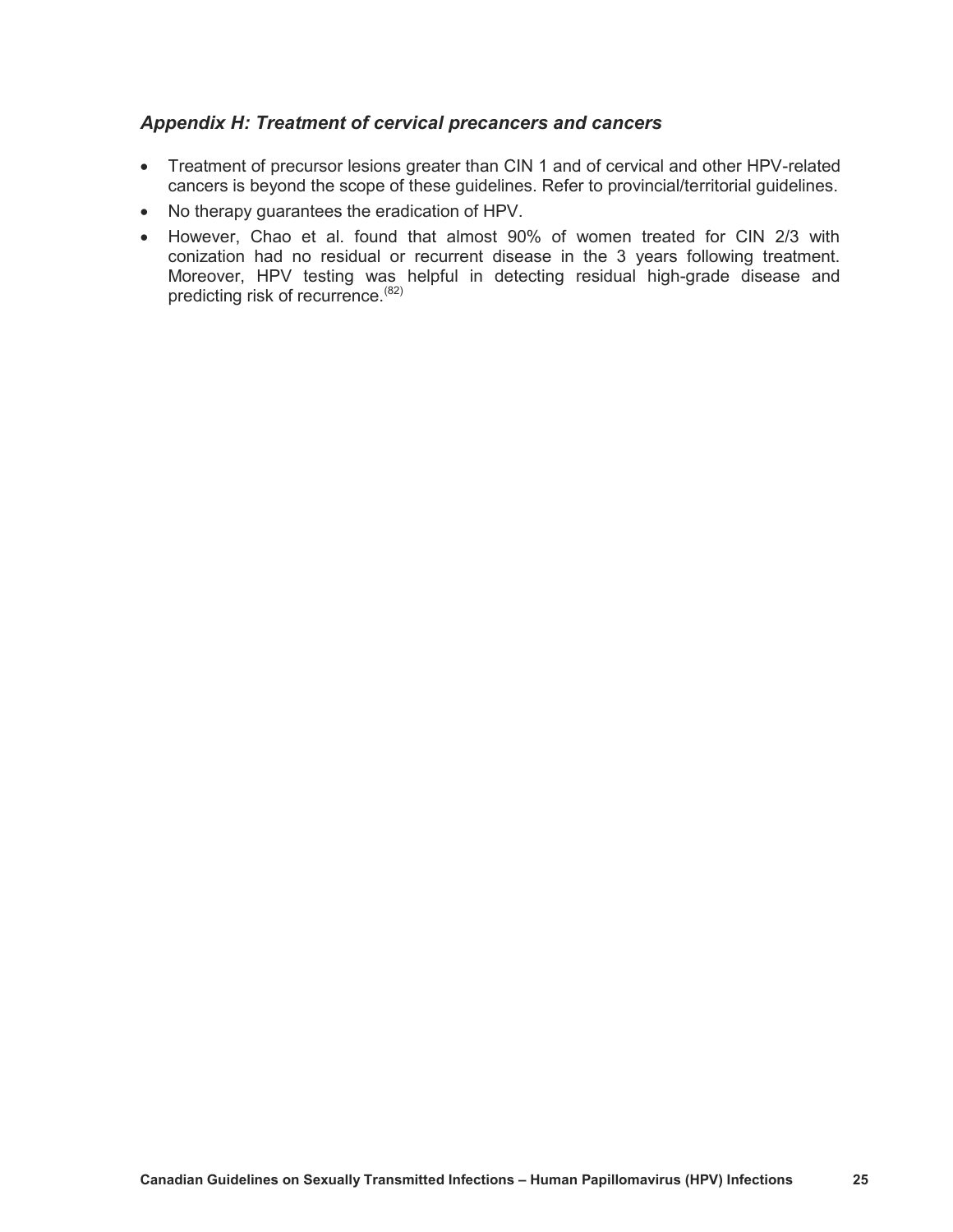## <span id="page-30-0"></span>**References**

(1) International Agency for Research on Cancer Working Group. Human papillomaviruses (HPV). IARC Monographs 2007;90.

(2) International Agency for Research on Cancer. Biological agents: a review of human carcinogens. IARC monograph on the evaluation of carcinogenic risks to humans 2012;100 B:475.

(3) Schlecht NF, Kulaga S, Robitaille J, Ferreira S, Santos M, Miyamura RA, et al. Persistent human papillomavirus infection as a predictor of cervical intraepithelial neoplasia. JAMA 2001;286(24):3106-3114.

(4) Lacey CJN, Lowndes CM, Shah KV. Chapter 4: Burden and management of noncancerous HPV-related conditions: HPV-6/11 disease. Vaccine 2006;24S3:S3/35-S3/41.

(5) Trottier H, Franco EL. The epidemiology of genital human papillomavirus infection. Vaccine 2006;24S1:S1/4-S1/15.

(6) Winer RL, Lee S, Hughes JP, Adam DE, Kiviat NB, Koutsky LA. Genital human papillomavirus infection: incidence and risk factors in a cohort of female university students. Am J Epidemiol 2003;157(3):218-226.

(7) Freitas AC, Mariz FC, Silva MAR, Jesus ALS. Human papillomavirus vertical transmission: review of current data. Clin Infect Dis 2013;56:1451-1456.

(8) Smith EM, Ritchie JM, Yankowitz J, Swarnavel S, Wang D, Haugen TH, et al. Human papillomavirus prevalence and types in newborns and parents: concordance and modes of transmission. Sex Transm Dis 2004;31(1):57-62.

(9) Aubin F, Pretet J, Jacquard A, Saunier M, Carcopino X, Jaroud F, et al. Human papillomavirus genotype distribution in external acuminata condylomata: a large French national study (EDiTH IV). Clin Infect Dis 2008;47(5):610-615.

(10) Ball SLR, Winder DM, Vaughan K, Hanna N, Levy J, Sterling JC, et al. Analyses of human papillomavirus genotypes and viral loads in anogenital warts. J Med Virol 2011;83(8):1345-1350.

(11) Chan PKS, Luk ACS, Luk TNM, Lee K, Cheung JLK, Ho K, et al. Distribution of human papillomavirus types in anogenital warts of men. J Clin Virol 2009;44(2):111-114.

(12) Liaw K, Hildesheim A, Burk RD, Gravitt P, Wacholder S, Manos MM, et al. A prospective study of human papillomavirus (HPV) type 16 DNA detection by polymerase chain reaction and its association with acquisition and persistence of other HPV types. J Infect Dis 2001;183(1):8-15.

(13) Roteli-Martins CM, de Carvalho NS, Naud P, Teixeira J, Borba P, Derchain S, et al. Prevalence of human papillomavirus infection and associated risk factors in young women in Brazil, Canada, and the United States: a multicenter cross-sectional study. International Journal of Gynecological Pathology 2011;30(2):173-184.

(14) Rousseau M, Pereira JS, Prado JCM, Villa LL, Rohan TE, Franco EL. Cervical coinfection with human papillomavirus (HPV) types as a predictor of acquisition and persistence of HPV infection. J Infect Dis 2001;184(12):1508-1517.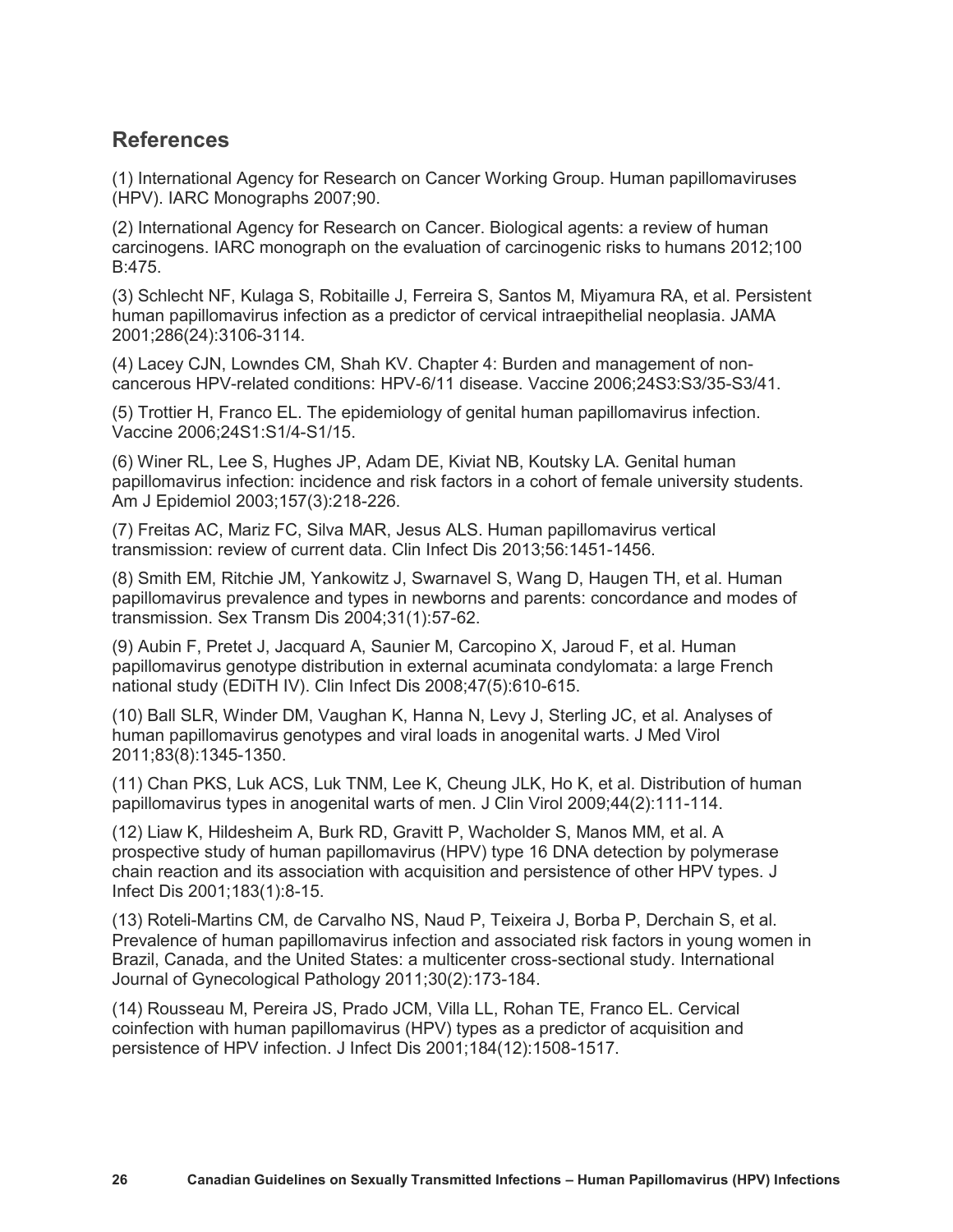(15) Thomas KK, Hughes JP, Kuypers JM, Kiviat NB, Lee S, Adam DE, et al. Concurrent and sequential acquisition of different genital human papillomavirus types. J Infect Dis 2000;182(4):1097-1102.

(16) Bruni L, Diaz M, Castellsagué X, Ferrer E, Bosch FX, de Sanjosé S. Cervical human papillomavirus prevalence in 5 continents: meta-analysis of 1 million women with normal cytological findings. J Infect Dis 2010;202:1789-1799.

(17) Dinh T, Sternberg M, Dunne EF, Markowitz LE. Genital warts among 18- to 59-yearolds in the United States, national health and nutrition examination survey, 1999--2004. Sex Transm Dis 2008;35(4):357-360.

(18) Garland SM, Steben M, Sings HL, James M, Lu S, Railkar R, et al. Natural history of genital warts: analysis of the placebo arm of 2 randomized phase III trials of a quadrivalent human papillomavirus (types 6, 11, 16, and 18) vaccine. J Infect Dis 2009;199(6):805-814.

(19) Insinga RP, Dasbach EJ, Myers ER. The health and economic burden of genital warts in a set of private health plans in the United States. Clin Infect Dis 2003;36(11):1397-1403.

(20) Koshiol JE, St. Laurent SA, Pimenta JM. Rate and predictors of new genital warts claims and genital warts-related healthcare utilization among privately insured patients in the United States. Sex Transm Dis 2004;31(12):748-752.

(21) Marra F, Ogilvie G, Colley L, Kliewer E, Marra CA. Epidemiology and costs associated with genital warts in Canada. Sex Transm Infect 2009;85(2):111-115.

(22) Ogilvie GS, Taylor DL, Achen M, Cook D, Krajden M. Self-collection of genital human papillomavirus specimens in heterosexual men. Sex Transm Infect 2009;85(3):221-225.

(23) Burk RD, Kelly P, Feldman J, Bromberg J, Vermund SH, DeHovitz JA, et al. Declining prevalence of cervicovaginal human papillomavirus infection with age is independent of other risk factors. Sex Transm Dis 1996;23(4):333-341.

(24) Franceschi S, Herrero R, Clifford GM, Snijders PJF, Arslan A, Anh PTH, et al. Variations in the age-specific curves of human papillomavirus prevalence in women worldwide. Int J Cancer 2006;119(11):2677-2684.

(25) Yanofsky VR, Patel RV, Goldenberg G. Genital warts: a comprehensive review. J Clin Aesthet Dermatol 2012;5(61):25-36.

(26) Giuliano AR, Lee J, Fulp W, Villa LL, Lazcano E, Papenfuss MR, et al. Incidence and clearance of genital human papillomavirus infection in men (HIM): a cohort study. Lancet 2011;377(9769):932-940.

(27) Koutsky LA. Epidemiology of genital human papillomavirus infection. Am J Med 1997;102(5A):3-8.

(28) Tricco AC, Ng CH, Gilca V, Anonychuk A, Pham B, Berliner S. Canadian oncogenic human papillomavirus cervical infection prevalence: systematic review and meta-analysis. BMC Infect Dis 2011;11:235-250.

(29) Mesher D, Soldan K, Howell-Jones R, Panwar K, Manyenga P, Jit M, et al. Reduction in HPV 16/18 prevalence in sexually active young women following the introduction of HPV immunization in England. Vaccine 2014;32:26-32.

(30) Tabrizi SN, Brotherton JML, Kaldor JM, Skinner SR, Cummins E, Liu B, et al. Fall in human papillomavirus prevalence following a national vaccination program. J Infect Dis 2012;206:1645-1651.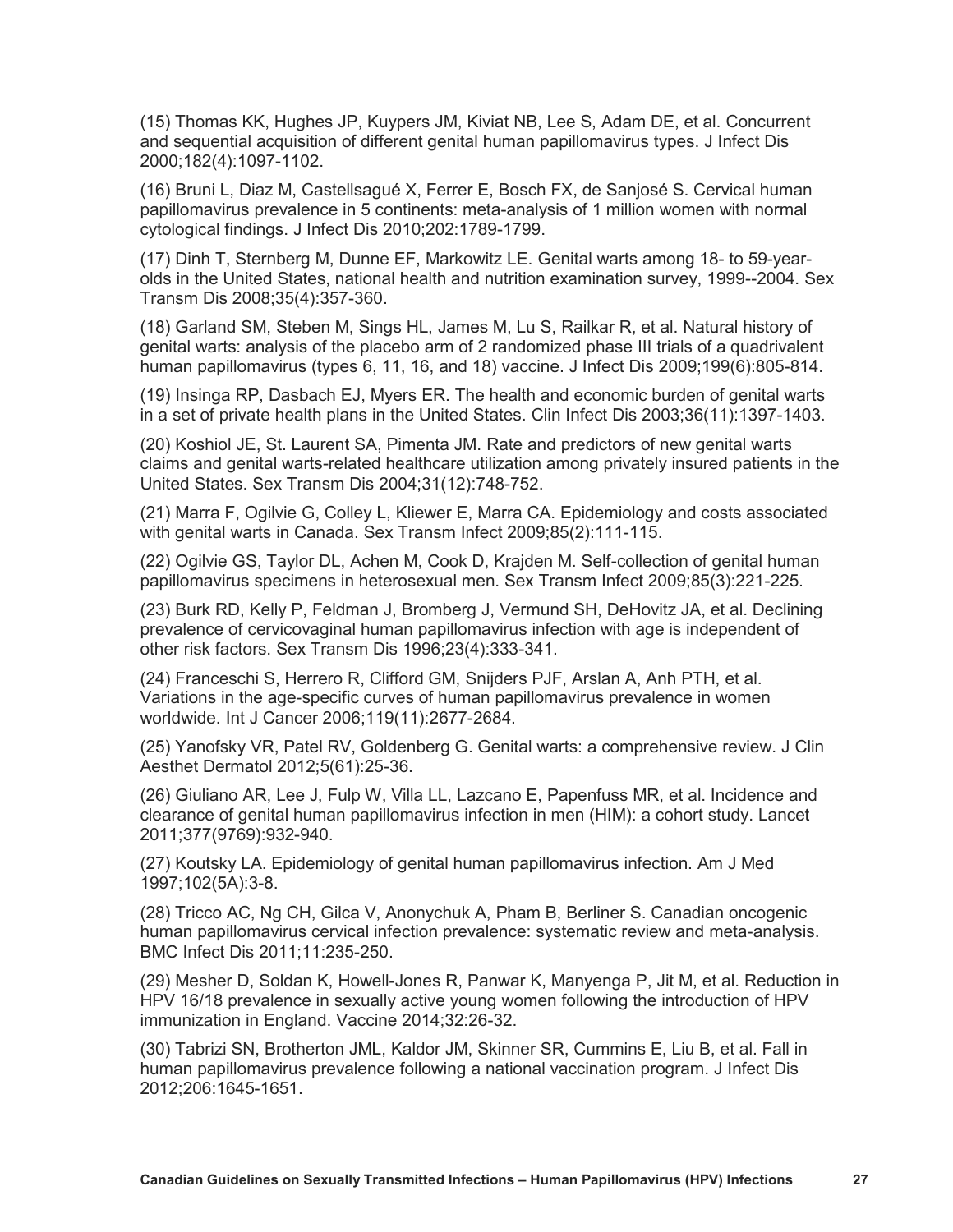(31) Markowitz LE, Hariri S, Lin C, Dunne EF, Steinau M, McQuillan G, et al. Reduction in human papillomavirus (HPV) prevalence among young women following HPV vaccine introduction in the United States, National Health and Nutrition Examination Surveys, 2003– 2010. J Infect Dis 2013;208(3):385-393.

(32) Ali H, Guy RJ, Wand H, Read TRH, Regan DG, Grulich AE, et al. Decline in in-patient treatments of genital warts among young Australians following the national HPV vaccination program. BMC Infectious Diseases 2013;13(1).

(33) Baandrup L, Blomberg M, Dehlendorff C, Sand C, Andersen KK, Kjaer SK. Significant decrease in the incidence of genital warts in young Danish women after implementation of a national human papillomavirus vaccination program. Sex Transm Dis 2013;40(2):130-135.

(34) Leval A, Herweijer E, Arnheim-Dahlstrom L, Walum H, Frans E, Sparen P, et al. Incidence of genital warts in Sweden before and after quadrivalent human papillomavirus vaccine availability. J Infect Dis 2012;206(6):860-866.

(35) Mikolajczyk RT, Kraut AA, Horn J, Schulze-Rath R, Garbe E. Changes in incidence of anogenital warts diagnoses after the introduction of human papillomavirus vaccination in Germany-an ecologic study. Sex Transm Dis 2013;40(1):28-31.

(36) Oliphant J, Perkins N. Impact of the human papillomavirus (HPV) vaccine on genital wart diagnoses at Auckland Sexual Health Services. Journal of the New Zealand Medical Association 2011;124(1339).

(37) Public Health England. Table 1: Number and rates of new STI diagnoses in England, 2003 - 2012. 2013; Available at:

*[http://www.hpa.org.uk/webc/HPAwebFile/HPAweb\\_C/1215589015024](http://www.hpa.org.uk/webc/HPAwebFile/HPAweb_C/1215589015024)*. Accessed Sept18, 2013.

(38) Hansen BT, Hagerup-Jenssen M, Kjaer SK, Munk C, Tryggvadottir L, Sparen P, et al. Association between smoking and genital warts: longitudinal analysis. Sex Transm Infect 2010;86(4):258-262.

(39) Burchell AN, Tellier P, Hanley J, Coutlée F, Franco EL. Human papillomavirus infections among couples in new sexual relationships. Epidemiology 2010 Jan;21(1):31-37.

(40) Burchell AN, Winer RL, de Sanjosé S, Franco EL. Chapter 6: Epidemiology and transmission dynamics of genital HPV infection. Vaccine 2006;24S3:S3/52-S3/61.

(41) Dunne E, Unger E, Sternberg M, McQuillan G, Swan D, Patel SS, et al. Prevalence of HPV infection among females in the United States. JAMA 2007;297(8):813-819.

(42) Ho GYF, Bierman R, Beardsley L, Chang CJ, Burk RD. Natural history of cervicovaginal papillomavirus infection in young women. N Engl J Med 1998;338(7):423-428.

(43) Machalek DA, Poynten M, Jin F, Fairley CK, Farnsworth A, Garland SM, et al. Anal human papillomavirus infection and associated neoplastic lesions in men who have sex with men: a systematic review and meta-analysis. Lancet Oncol 2012;13:487-500.

(44) Vaccarella S, Herrero R, Snijders PJ, Dai M, Thomas JO, Hieu NT, et al. Smoking and human papillomavirus infection: pooled analysis of the International Agency for Research on Cancer HPV Prevalence Surveys. Int J Epidemiol 2008;37(3):536-546.

(45) Kliewer EV, Demers AA, Elliott L, Lotocki R, Butler JRG, Brisson M. Twenty-year trends in the incidence and prevalence of diagnosed anogenital warts in Canada. Sex Transm Dis 2009;36(6):380-386.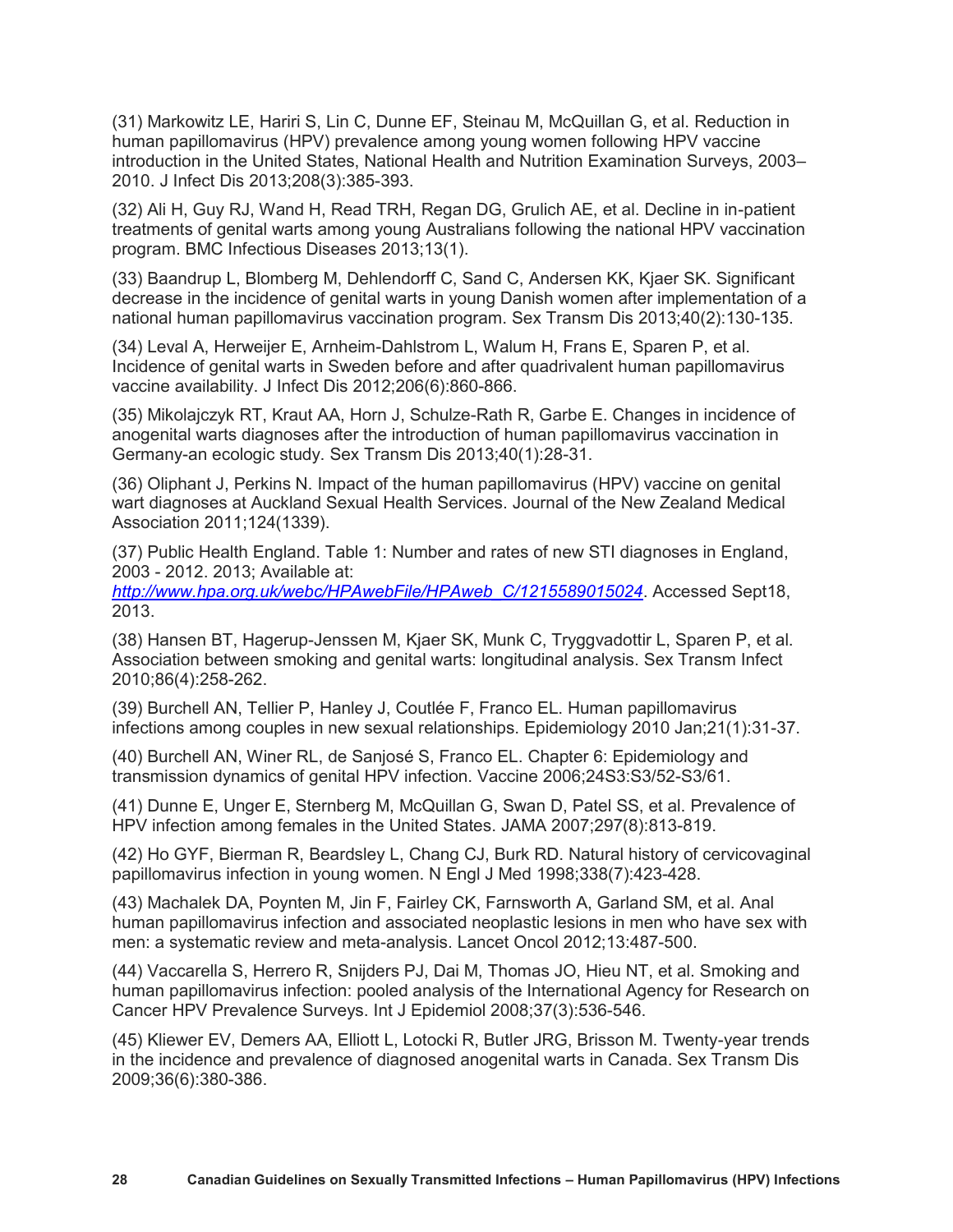(46) Li J, Rousseau M, Franco EL, Ferenczy A. Is colposcopy warranted in women with external anogenital warts? J Low Genit Tract Dis 2003;7(1):22-28.

(47) Wilkin TJ, Palmer S, Brudney KF, Chiasson MA, Wright TC. Anal intraepithelial neoplasia in heterosexual and homosexual HIV-positive men with access to antiretroviral therapy. J Infect Dis 2004;90(Nov. 1):1685-1691.

(48) Muñoz N, Bosch FX, Castellsagué X, Díaz M, de Sanjose S, Hammouda D, et al. Against which human papillomavirus types shall we vaccinate and screen? Int J Cancer 2004;111:278-285.

(49) Franco EL, Duarte-Franco E, Ferenczy A. Cervical cancer: epidemiology, prevention, and the role of human papillomavirus infection. CMAJ 2001;164(7):1017-1025.

(50) Kreimer AR, Clifford GM, Boyle P, Franceschi S. Human papillomavirus types in head and neck squamous cell carcinomas worldwide: a systematic review. Cancer Epidemiol Biomarkers Prev 2005;14(2):467-475.

(51) Parkin DM, Bray F. Chapter 2: The burden of HPV-related cancers. Vaccine 2006;24S3:S3/11-S3/25.

(52) Chaturvedi AK, Engels EA, Pfeiffer RM, Hernandez BY, Xiao W, Kim E, et al. Human papillomavirus and rising oropharyngeal cancer incidence in the United States. J Clin Oncol 2011;29(32):4294-4301.

(53) Nichols AC, Palma DA, Dhaliwal SS, Tan S, Theuer J, Chow W, et al. The epidemic of human papillomavirus and oropharyngeal cancer in a Canadian population. Current Oncology 2013;20(4).

(54) Hawes SE, Critchlow CW, Faye Niang MA, Diouf MB, Diop A, Toure P, et al. Increased risk of high-grade cervical squamous intraepithelial lesions and invasive cervical cancer among African women with human immunodeficiency virus type 1 and 2 infections. J Infect Dis 2003;188(4):555-563.

(55) Palefsky JM, Rubin M. The epidemiology of anal human papillomavirus and related neoplasia. Obstet Gynecol Clin North Am 2009;36(1):187-200.

(56) Balamurugan A, Ahmed F, Saraiya M, Kosary C, Schwenn M, Cokkinides V, et al. Potential role of human papillomavirus in the development of subsequent primary in situ and invasive cancers among cervical cancer survivors. Cancer 2008;113(10 Suppl):2919-2925.

(57) Jiménez W, Paszat L, Kupets R, Wilton A, Tinmouth J. Presumed previous human papillomavirus (HPV) related gynecological cancer in women diagnosed with anal cancer in the province of Ontario. Gynecol Oncol 2009;114(3):395-398.

(58) Ragin CC, Taioli E. Second primary head and neck tumor risk in patients with cervical cancer-SEER data analysis. Head & Neck 2008 Jan;30(1):58-66.

(59) Burchell AN, Tellier P, Hanley J, Coutlée F, Franco EL. Influence of partner's infection status on prevalent human papillomavirus among persons with a new sex partner. Sex Transm Dis 2010;37(1):34-40.

(60) Winer RL, Hughes JP, Feng Q, O'Reilly S, Kiviat N, Holmes KK, et al. Condom use and the risk of genital human papillomavirus infection in young women. N Engl J Med 2006;354(25):2645-2654.

(61) Nyitray AG, Carvalho da Silva, Roberto J., Baggio ML, Lu B, Smith D, Abrahamsen M, et al. Age-specific prevalence of and risk factors for anal human papillomavirus (HPV)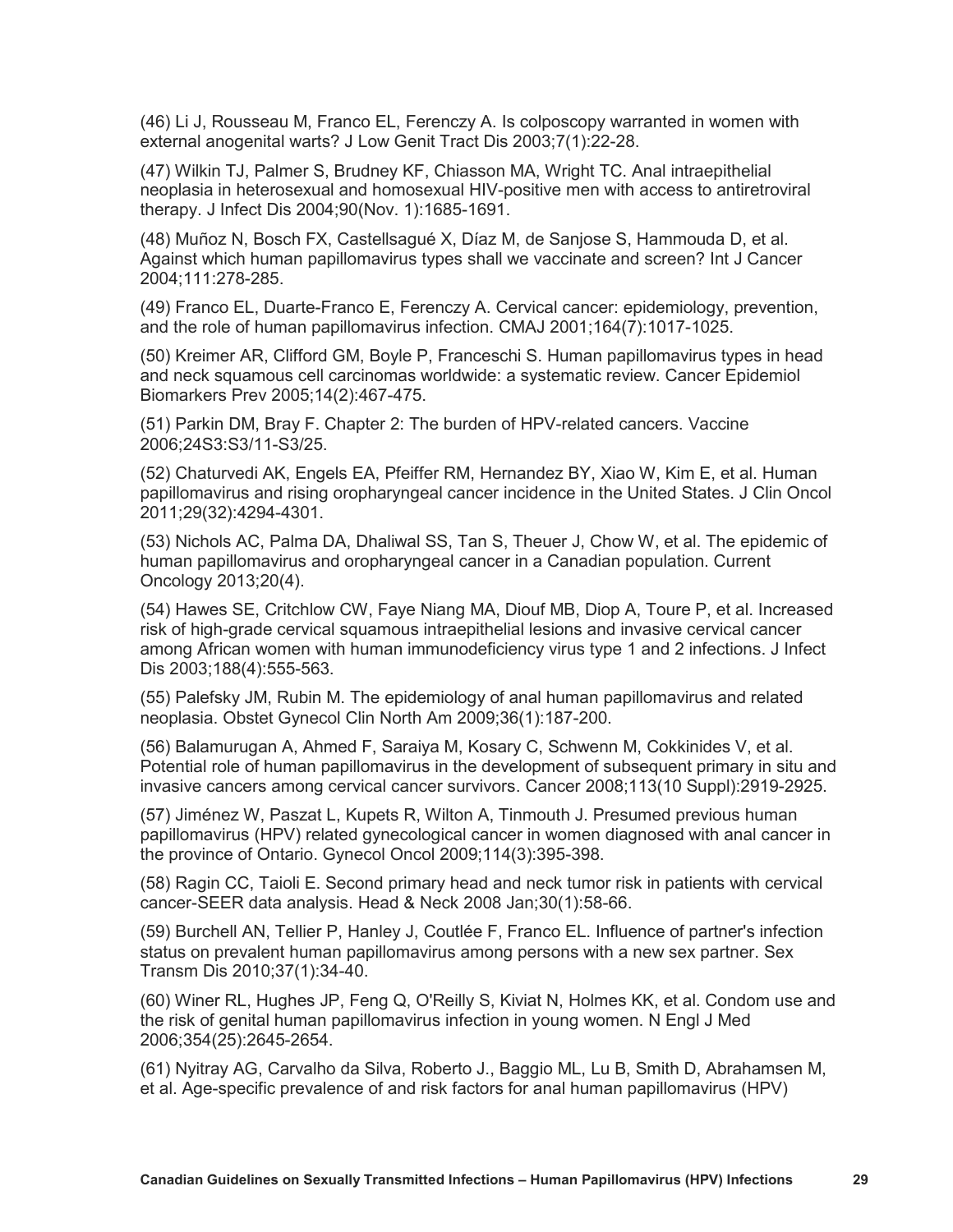among men who have sex with women and men who have sex with men: the HPV in men (HIM) study. J Infect Dis 2011;203:49-57.

(62) Manhart LE, Koutsky LA. Do condoms prevent genital HPV infection, external genital warts, or cervical neoplasia? A meta-analysis. Sex Transm Dis 2002;29(1):725-735.

(63) Trottier H, Mahmud S, Prado JCM, Sobrinho JS, Costa MC. Type-specific duration of human papillomavirus infection: implications for human papillomavirus screening and vaccination. J Infect Dis 2008;197:1436-1447.

(64) Giuliano AR, Tortolero-Luna G, Ferrer E, Burchell AN, de Sanjose S, Kjaer Kruger S, et al. Epidemiology of human papillomavirus infection in men, cancers other than cervical and benign conditions. Vaccine 2008;26(supplement 10):K17-K18-K28.

(65) Centers for Disease Control and Prevention (CDC). Sexually transmitted diseases treatment guidelines. MMWR Recomm Rep 2010;59(RR-12):1-116.

(66) Koutsky LA, Galloway DA, Holmes KK. Epidemiology of genital human papillomavirus infection. Epidemiol Rev 1988;10:122-163.

(67) Oriel JD. Natural history of genital warts. Br J Vener Dis 1971;47:1-13.

(68) Koutsky LA, Kiviat NB. Genital warts. In: Holmes K, Mardh P, Sparling P, editors. Sexually Transmitted Diseases. 3rd ed. New York: McGraw-Hill; 1999. p. 347-359.

(69) Stone KM. Human papillomavirus infection and genital warts: update on epidemiology and treatment. Clin Infect Dis 1995;20 (Suppl 1):S91-S97.

(70) Winer RL, Kiviat NB, Hughes JP, Adam DE, Lee S, Kuypers JM, et al. Development and duration of human papillomavirus lesions, after initial infection. J Infect Dis 2005;191(March 1):731-738.

(71) Lacey CJN, Goodall RL, Tennvall GR, Maw R, Kinghorn GR, Fisk PG, et al. Randomised controlled trial and economic evaluation of podophyllotoxin solution, podophyllotoxin cream, and podophyllin in the treatment of genital warts. Sex Transm Infect 2003;79(4):270-275.

(72) Maw RD, Reitano M, Roy M. An international survey of patients with genital warts: Perceptions regarding treatment and impact on lifestyle. International Journal of STD and AIDS 1998;9(10):571-578.

(73) Steben M, LaBelle D. Genital warts: Canadians' perception, health-related behaviours, and treatment preferences. J Low Genit Tract Dis 2012;16(4):409-415.

(74) Mayrand M, Duarte-Franco E, Coutlée F, Rodrigues I, Walter SD, Ratnam S, et al. Randomized controlled trial of human papillomavirus testing versus Pap cytology in the primary screening for cervical cancer precursors: design, methods and preliminary accrual results of the Canadian cervical cancer screening trial (CCCaST). Int J Cancer 2006;119(3):615-623.

(75) Saraiya M, Steben M, Watson M, Markowitz L. Evolution of cervical cancer screening and prevention in the United States and Canada: Implications for public health practitioners and clinicians. Prev Med 2013;57(5):426-433.

(76) Beutner KR, Conant MA, Friedman-Kien AE, Illeman M, Artman NN, T histed RA, et al. Patient-applied podofilox for treatment of genital warts. Lancet 1989;333(8642):831-834.

(77) Roy M, HPV Consensus Guidelines Committee. Canadian consensus guidelines on human papillomavirus. JOGC 2007;29(8(Supplement 3)):S1-S56.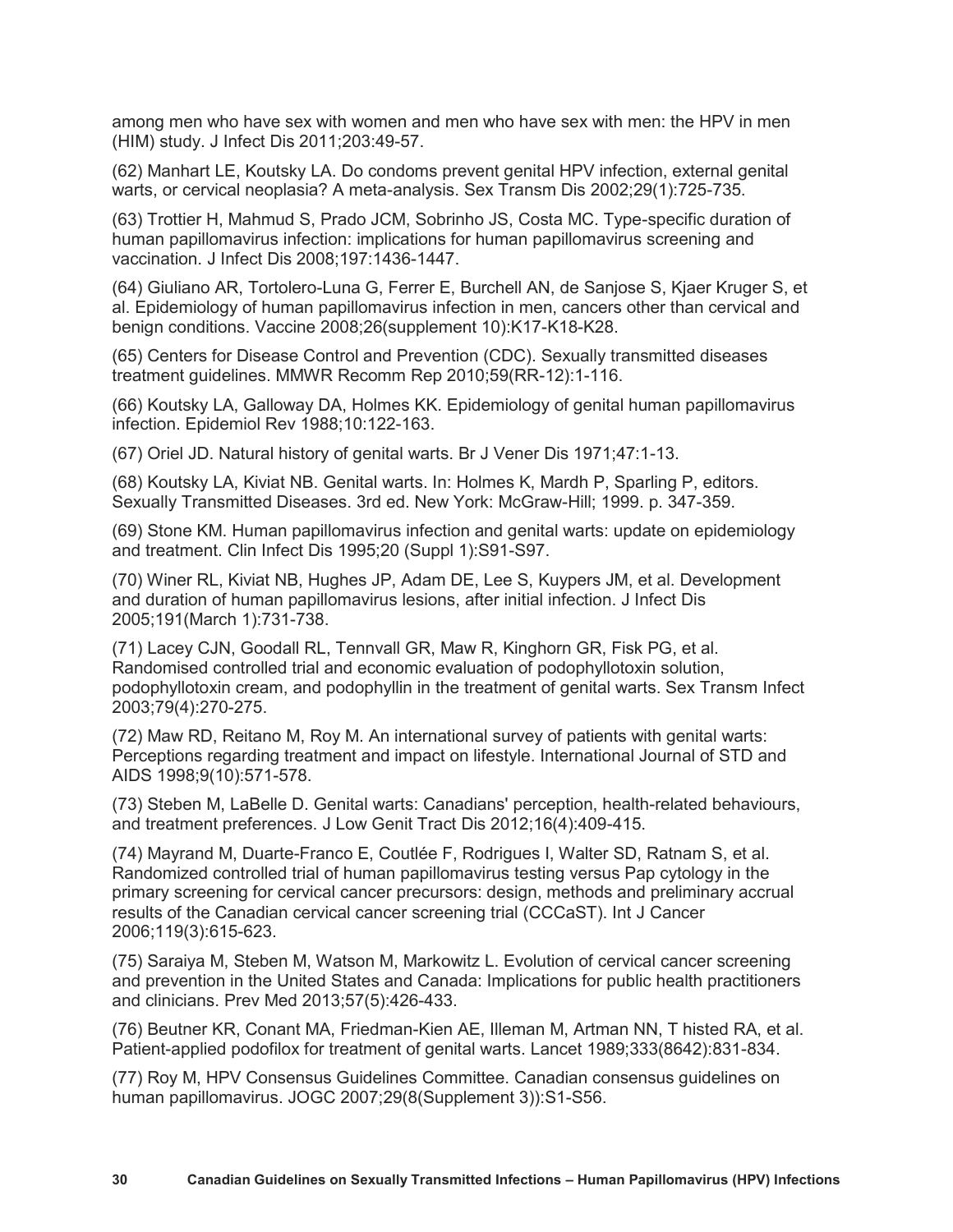(78) Valeant Canada LP. Product monograph: Vyloma (imiquimod) cream, 3.75% w/w. 2013.

(79) Valeant Canada LP. Product monograph: Aldara (imiquimod) cream, 5%. 2013.

(80) Valeant Canada LP. Product mongraph: Zyclara (imiquimod) cream, 2.5% and 3.75%. 2013.

(81) Triton Pharma Inc. Veregen (Sinecatechins) Ointment, 10% w/w. 2013:22.

(82) Chao A, Lin C, Hsueh S, Chou H, Chang T, Chen M, et al. Usefulness of human papillomavirus testing in the follow-up of patients with high-grade cervical intraepithelial neoplasia after conization. Am J Obstet Gynecol 2004;190(4):1046-1051.

(83) Sanofi-Aventis Canada Inc. Condyline podofilox topical solution 0.5%. 2012.

(84) Stiefel Laboratories (Ireland) Limited. Product monograph: Wartec podofilox topical solution 0.5% w/v. 2012.

(85) von Krogh G, Longstaff E. Podophyllin office therapy against condyloma should be abandoned. Sex Transm Infect 2001;77:409-412.

(86) Institut national d'excellence en santé et services sociaux. Pharmacological treatment STBBI - condylomas (genital warts). Pharmacological Treatment STBBI Québec: Institut national d'excellence en santé et services sociaux; 2012.

(87) Sherrard J, Riddell L. Comparison of the effectiveness of commonly used clinic-based treatments for external genital warts. Int J STD AIDS 2007;18:365-368.

(88) Paladin Labs Inc. Podofilm (podophyllin resin 25%). undated:1.

(89) Gross GE, Barasso Re. Human papillomavirus infection: a clinical atlas. Berlin/ Wiesbaden: Ullstein Mosby; 1997.

(90) Baker DA, Ferris DG, Martens MG, Fife KH, Tyring SK, Edwards L, et al. Imiquimod 3.75% cream applied daily to treat anogenital warts: combined results from women in two randomized, placebo-controlled studies. Infect Dis Obstet Gynecol 2011;2011:1-11.

(91) Kirby P, Dunne A, King DH, Corey L. Double-blind randomized clinical trial of selfadministered podofilox solution versus vehicle in the treatment of genital warts. Am J Med 1990;88(5):465-469.

(92) Komericki P, Akkilic-Materna M, Strimitzer T, Aberer W. Efficacy and safety of imiquimod versus podophyllotoxin in the treatment of anogenital warts. Sex Transm Dis 2011;38(3):216-218.

(93) Strand A, Brinkeborn RM, Siboulet A. Topical treatment of genital warts in men, an open study of podophyllotoxin cream compared with solution. Genitourin Med 1995;71(6):387-390.

(94) Yan J, Chen S, Wang H, Wu T. Meta-analysis of 5% imiquimod and 0.5% podophyllotoxin in the treatment of condylomata acuminata. Dermatology 2006;213:218- 223.

(95) Edwards A, Atma-Ram A, Thin RN. Podophyllotoxin 0.5% v podophyllin 20% to treat penile warts. Genitourin Med 1988;64(4):263-265.

(96) Kinghorn GR, McMillan A, Mulcahy F, Drake S, Lacey C, Bingham JS. An open, comparative, study of the efficacy of 0.5% podophyllotoxin lotion and 25% podophyllotoxin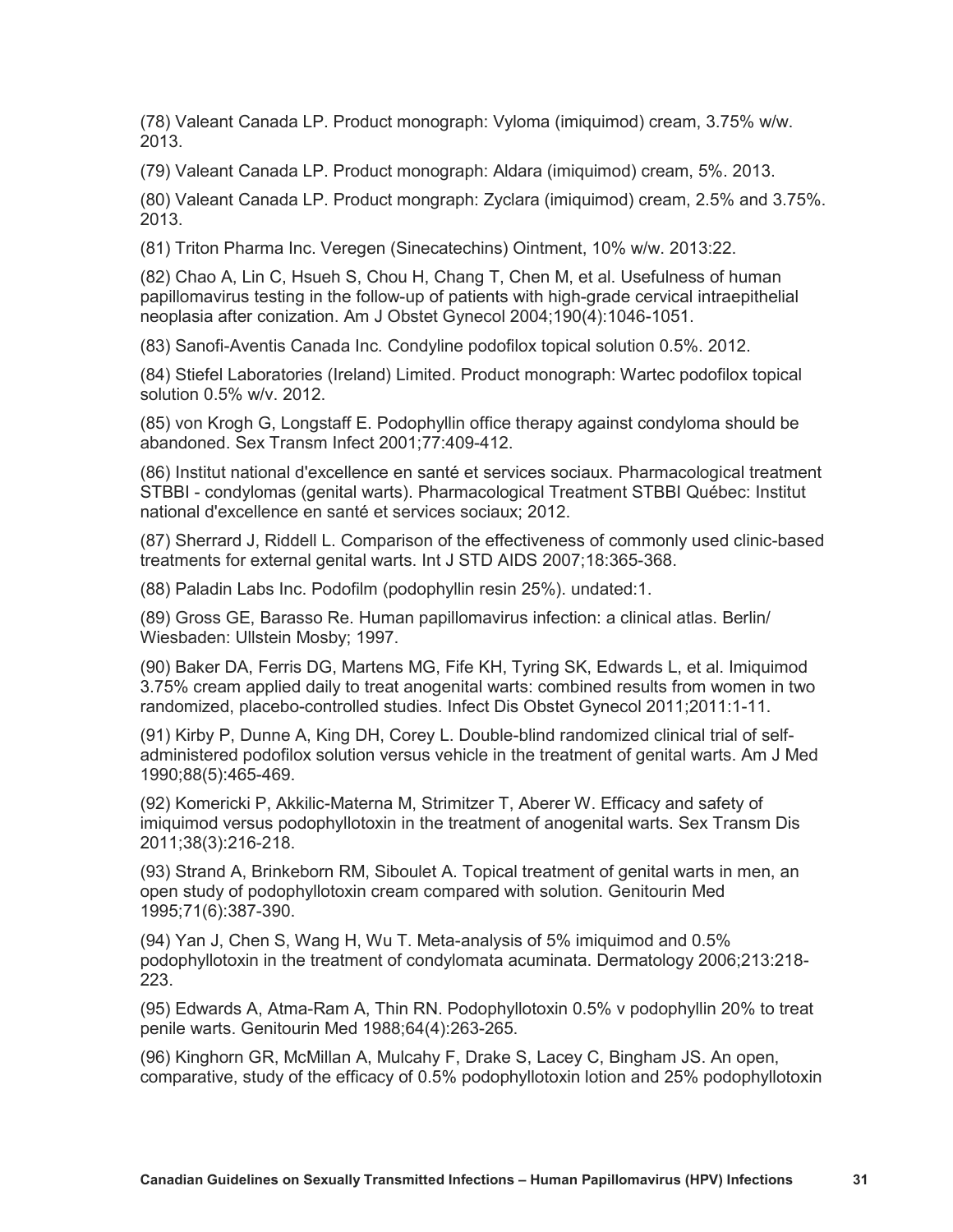solution in the treatment of condylomata acuminata in males and females. Int J STD AIDS 1993;4:194-199.

(97) Tatti S, Swinehart JM, Thielert C, Tawfik H, Mescheder A, Beutner KR. Sinecatechins, a defined green tea extract, in the treatment of external anogenital warts: a randomized controlled trial. Obstet Gynecol 2008;111(6):1371-1379.

(98) Longstaff E, von Krogh G. Condyloma eradication: self-therapy with 0.15-0.5% podophyllotoxin versus 20-25% podophyllin preparations - an integrated safety assessment. Regulatory Toxicology and Pharmacology 2001;33:117-137.

(99) Hellberg D, Svarrer T, Nilsson S, Valentin J. Self-treatment of female external genital warts with 0.5% podophyllotoxin cream (Condyline) vs weekly applications of 20% podophyllin solution. Int J STD AIDS 1995;6(4):257-261.

(100) Khawaja HT. Podophyllin versus scissor excision in the treatment of perianal condylomata acuminata: a prospective study. Br J Surg 1989;76(10):1067-1068.

(101) Stone KM, Becker TM, Hadgu A, Kraus SJ. Treatment of external genital warts: a randomised clinical trial comparing podophyllin, cryotherapy, and electrodesiccation. Genitourin Med 1990 Feb;66:16-19.

(102) Roy M, Bryson P. Treatment of external genital warts and pre-invasive neoplasia of the lower tract. JOGC 2007;29(8):S37-S41.

(103) Abdullah AN, Walzman M, Wade A. Treatment of external genital warts comparing cryotherapy (liquid nitrogen) and trichloroacetic acid. Sex Transm Dis 1993;20(6):344-345.

(104) Godley MJ, Bradbeer CS, Gellan M, Thin RN. Cryotherapy compared with trichloroacetic acid in treating genital warts. Genitourin Med 1987;63(6):390-392.

(105) Simmons PD, Langlet F, Thin RNT. Cryotherapy versus electrocautery in the treatment of genital warts. Br J Vener Dis 1981;57:273-274.

(106) Carrozza PM, Merlani GM, Burg G, Hafner J. CO(2) laser surgery for extensive, cauliflower-like anogenital condylomata acuminata: retrospective long-term study on 19 HIVpositive and 45 HIV-negative men. Dermatology 2002;205(3):255-259.

(107) Chen K, Chang BZ, Ju M, Zhang XH, Gu H. Comparative study of photodynamic therapy vs CO2 laser vaporization in treatment of condylomata acuminata: a randomized clinical trial. Br J Dermatol 2007;156(3):516-520.

(108) Liang J, Lu XN, Tang H, Zhang Z, Fan J, Xu JH. Evaluation of photodynamic therapy using topical aminolevulinic acid hydrochloride in the treatment of condylomata acuminata: a comparative, randomized clinical trial. Photodermatol Photoimmunol Photomed 2009;25(6):293-297.

(109) Padilla-Ailhaud A. Carbon dioxide laser vaporization of condyloma acuminata. J Low Genit Tract Dis 2006;10(4):238-241.

(110) Savoca S, Nardo LG, Rosano TF, D'Agosta S, Nardo F. CO<sub>2</sub> laser vaporization as primary therapy for human papillomavirus lesions. A prospective observational study. Acta Obstet Gynecol Scand 2001;80(12):1121-1124.

(111) Jensen SL. Comparison of podophyllin application with simple surgical excision in clearance and recurrence of perianal condylomata acuminata. Lancet 1985;326(8465):1146- 1148.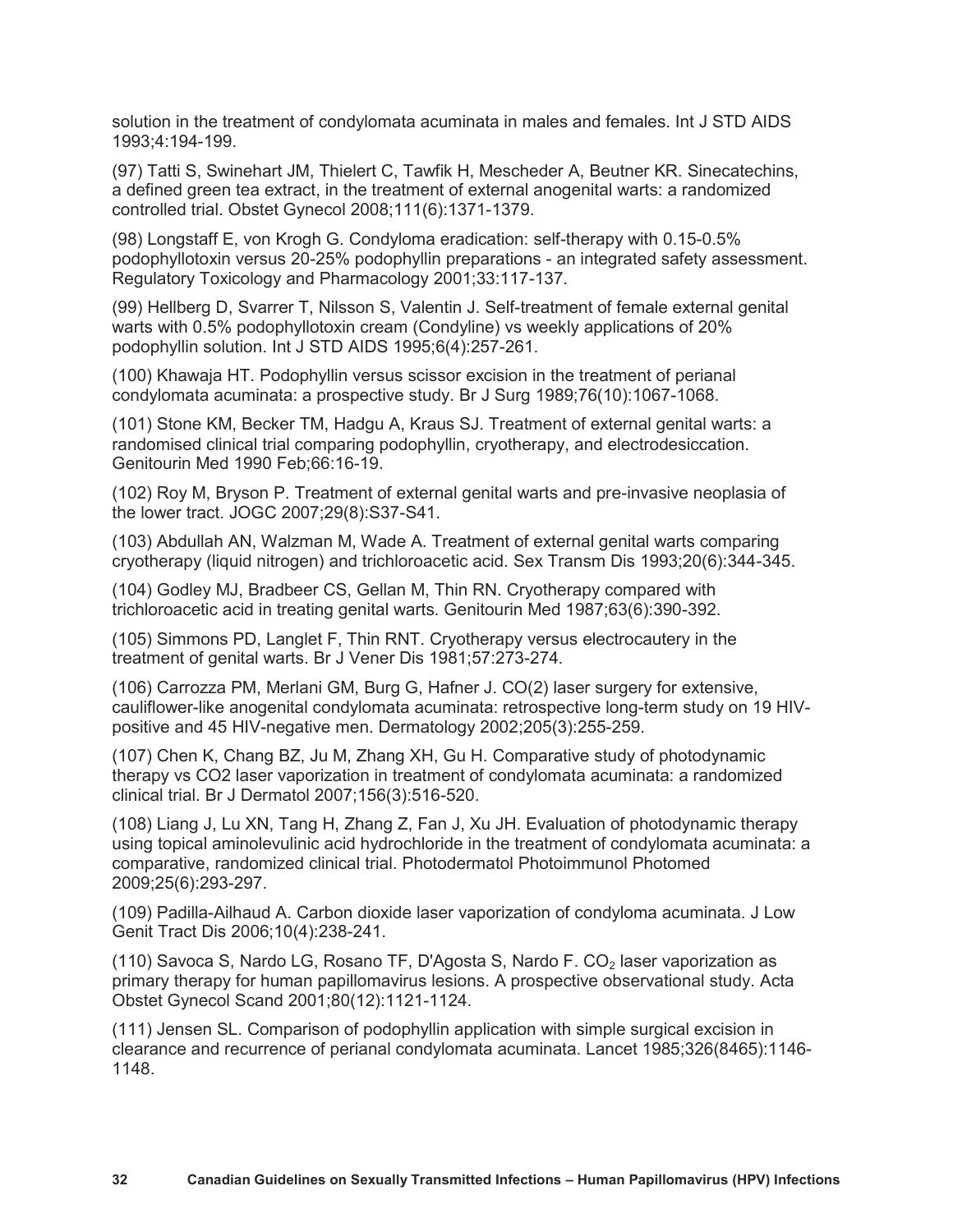(112) Prendiville W, Davies P editors. The health professional's HPV handbook. London and New York: Taylor & Francis; 2004.

(113) Bouvard V, Baan R, Straif K, Grosse Y, Secretan B, El Ghissassi F, et al. A review of human carcinogens—Part B: biological agents. Lancet Oncol 2009;10(4):321-322.

(114) Arya M, Kalsi J, Kelly J, Muneer A. Malignant and premalignant lesions of the penis. BMJ 2013;346.

(115) Backes DM, Kurman RJ, Pimenta JM, Smith JS. Systematic review of human papillomavirus prevalence in invasive penile cancer. Cancer Causes Control 2009;20:449- 457.

(116) Cogliano V, Baan R, Straif K, Grosse Y, Secretan B, El Ghissassi F, et al. Carcinogenicity of human papillomaviruses. 2005; Available at: *[http://www.thelancet.com/journals/lanonc/article/PIIS1470-2045\(05\)70086-3/fulltext](http://www.thelancet.com/journals/lanonc/article/PIIS1470-2045(05)70086-3/fulltext)*. Accessed 9/28, 2012.

(117) Derkay CS, Wiatrak B. Recurrent respiratory papillomatosis: a review. Laryngoscope 2008;118:1236-1247.

(118) Xue Q, Wang H, Wang J. Recurrent respiratory papillomatosis: an overview. Eur J Clin Microbiol Infect Dis 2010;29:1051-1054.

(119) Silverberg MJ, Thorsen P, Lindeberg H, Grant LA, Shah KV. Condyloma in pregnancy is strongly predictive of juvenile-onset recurrent respiratory papillomatosis. Obstet Gynecol 2003;101(4):645-652.

(120) Carvalho CM, Huot L, Charlois A, Khalfallah SA, Chapuis F, Froehlich P. Prognostic factors of recurrent respiratory papillomatosis from a registry of 72 patients. Acta Otolaryngol 2009;129(4):462-470.

(121) Ho GYF, Einstein MH, Romney SL, Kadish AS, Abadi M, Mikhail M, et al. Risk factors for persistent cervical intraepithelial neoplasia grades 1 and 2: managed by watchful waiting. J Low Genit Tract Dis 2011;15(4):268-275.

(122) Ostor AG. Natural history of cervical intraepithelial neoplasia: a critical review Int J Gynecol Pathol 1993;12(2):186-192.

(123) McCredie MRE, Sharples KJ, Paul C, Baranyai J, Medley G, Jones RW, et al. Natural history of cervical neoplasia and risk of invasive cancer in women with cervical intraepithelial neoplasia 3: a retrospective cohort study. Lancet Oncol 2008;9(5):425-434.

(124) Coutlée F, de Pokomandy A, Franco EL. Epidemiology, natural history and risk factors for anal intraepithelial neoplasia. Sexual Health 2012;9:547-555.

(125) Goldie SJ, Kuntz KM, Weinstein MC, Freedberg KA, Palefsky JM. Cost-effectiveness of screening for anal squamous intraepithelial lesions and anal cancer in human immunodeficiency virus-negative homosexual and bisexual men. Am J Med 2000;108(8):634-641.

(126) European AIDS Clinical Society. EACS Guidelines (version 7.0). 2013; Available at: *[http://eacsociety.org/Portals/0/Guidelines\\_Online\\_131014.pdf](http://eacsociety.org/Portals/0/Guidelines_Online_131014.pdf)*. Accessed 05/16, 2014.

(127) New York State Department of Health AIDS Institute. NYS guidelines recommendations on anal Pap smears. 2010; Available at: *[http://www.natap.org/2010/HIV/032510\\_01.htm](http://www.natap.org/2010/HIV/032510_01.htm)*. Accessed 5/9, 2014.